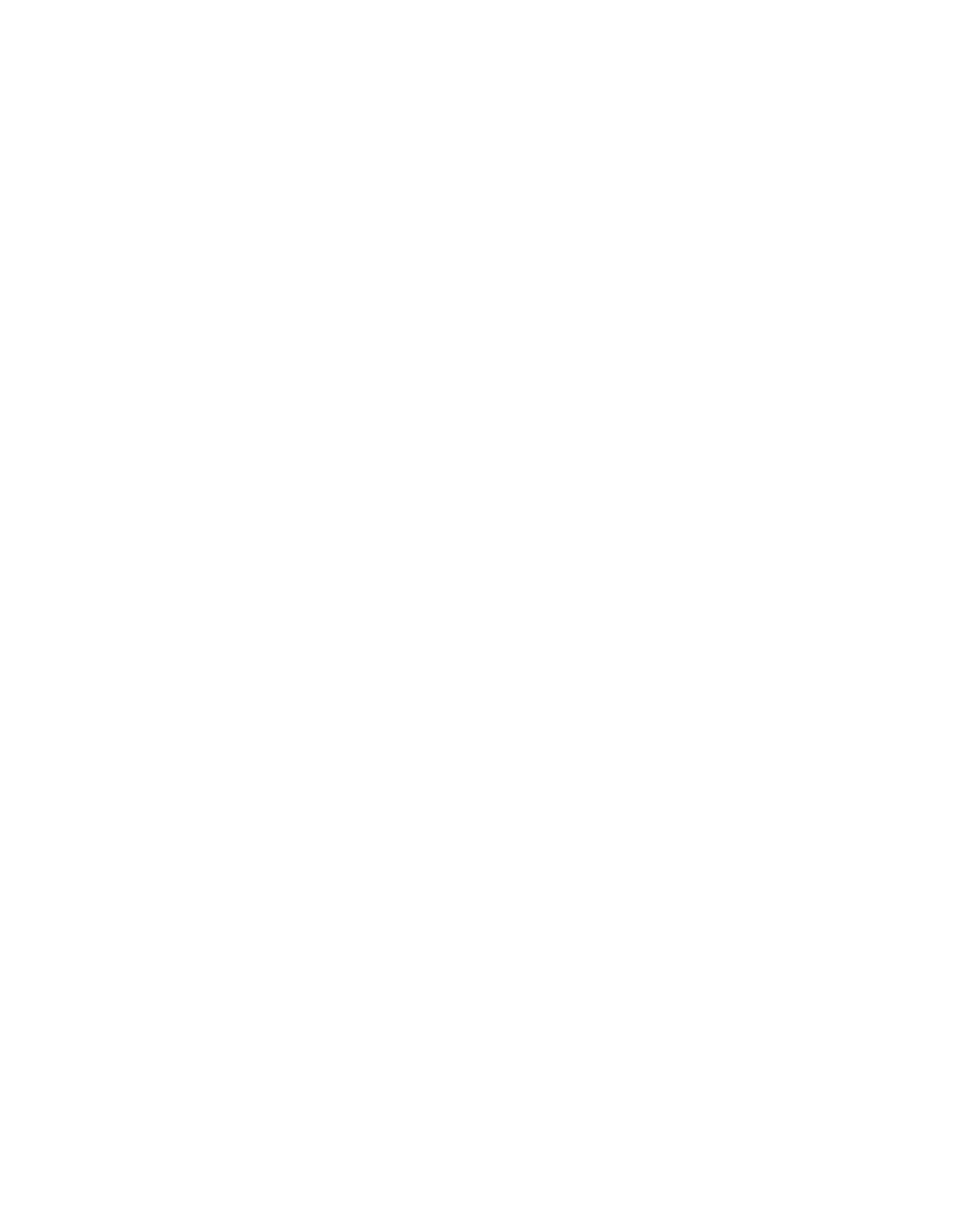#### **BAYWOOD VALUE***PLUS* **FUND** A MESSAGE TO OUR SHAREHOLDERS MARCH 31, 2022

#### Dear Shareholders,

We are pleased to report our economic and financial market perspectives and the investment activities for the Baywood Value*Plus* Fund (the "Fund") for the six months ended March 31, 2022. The Fund is a large capitalization value-oriented portfolio of stock holdings selected from a universe of dividend-paying companies traded on U.S. exchanges. SKBA attempts to identify candidates for purchase that appear to have low expectations and pessimism already reflected in their current valuations by using its Relative Dividend Yield (RDY) discipline, which compares each stock's yield history to SKBA's own yield index of 500 large dividend-paying companies. A high RDY compared to a stock's own history that captures such pessimism provides a useful starting point for research into each stock's underlying fundamentals.

Over the last six months, the broad stock market (represented by the S&P 500) experience two diametrically opposed quarters, with a strong 11.0% gain in the 4th quarter of 2021 followed by a reversal of trend to post a -4.6% return in the 1st quarter of 2022. Over the six months as a whole, The S&P gained 5.92%. The stock market's first quarter of 2022 decline could be attributed to a number of factors—Omicron, the war in Ukraine, the highest year over year consumer price inflation in 40 years, labor shortages, and/or continued supply chain disruption. Yet its root cause might be best attributed to "Poor Peter Powell finally had to Pay the Piper!" Naturally, "Peter" is Fed Chairman Jerome Powell who indulged in the fantasy that MMT (Modern Monetary Theory) offered a free lunch—meaning no amount of Federal Reserve Board money supply growth to fund the federal government's massive deficit spending spree, while suppressing of yields via its Zero Interest Rate Policy (ZIRP), would put upward pressure on consumer and industrial prices. After wishing and forecasting for months that price inflation would prove to be transitory, Powell finally acknowledged the Fed was behind the curve. The Piper now has to be paid with many more Fed Fund rate hikes than would likely have been necessary had he ended the Fed's extraordinary monetary ease and ZIRP in June of 2021. We identified the coming awakening of price inflation before it actually appeared in 2021.

In light of these pressures, it is a pleasure to report that Baywood Value*Plus* Fund produced positive returns in the 1st quarter, with a total return of 5.61%, and an 11.51% return over the last six months. This compared to the return on our primary benchmark, Morningstar US Large Cap Value Index, of 1.63% and 9.37% over the first quarter and six-month periods, respectively.

For years now through the end of 2021, growth-stock indexes feasted on low interest rates that justified high price/earnings ratios. Not surprisingly, the rise in discount rates so far in 2022 year punished these stocks the most. Even with price recovery in March, the NASDAQ plunged -8.9% for the first quarter as a whole, the S&P 500 dropped -4.6%, and even the S&P 500 Value produced a modest decline of -0.16%. Given the shellacking the 30-year T-bond took, with a return of -11%, T-bonds looked a lot like growth stocks and offered no protection against the weak equity market returns.

It is important to note that the booming economic recovery was well underway at the beginning of the new year, producing real growth from pent up demand at the same time price inflation was gaining upside momentum. All of the factors necessary to create today's problems were in place before the Fed realized its error and changed policy in 2022, before the wave of Omicron infections peaked and then dropped sharply in January, and before Russia launched its war against Ukraine. With the Omicron wave receding rapidly (except in China), the economic reopening story was revived once again.

Was the first quarter of 2022 then the beginning of the "perfect storm" for stocks and bonds or just a short-lived squall in financial markets?

Certainly, if the Federal Reserve Board actually follows through and raises the Fed Fund Rate six more times (at least 175 basis points in total this year), rising interest rates should push up cash flow discount rates. As a result, growth stock valuations (as measure by a stock's price/earnings ratio) should remain under downside pressure as they were in the first quarter. The highest growth sectors in the value benchmark, information technology and consumer discretionary sectors of the Morningstar US Large Cap Value fell approximately -8% and -18% in the 1st quarter, respectively, with six-month returns of +2% and -3%, respectively, which highlights that rising interest rates the 1st quarter have already begun to hit the valuations of stocks in these two sectors

Nor is it difficult to understand that rising prices benefit the purveyors of commodities. Energy stocks topped Morningstar's sector list rising nearly 51%, followed by materials up nearly 35%. Having anticipated that the problem with price inflation would not be transitory, SKBA positioned Value*Plus* to have more of the latter holdings (energy and materials) compared to the former. While Russia's invasion of Ukraine pushed the price of West Texas Intermediate (WTI) and Brent Crude temporarily above \$120 per barrel, even a quick resolution of the war would not likely cause crude oil prices to collapse. Worldwide consumption is back to pre-pandemic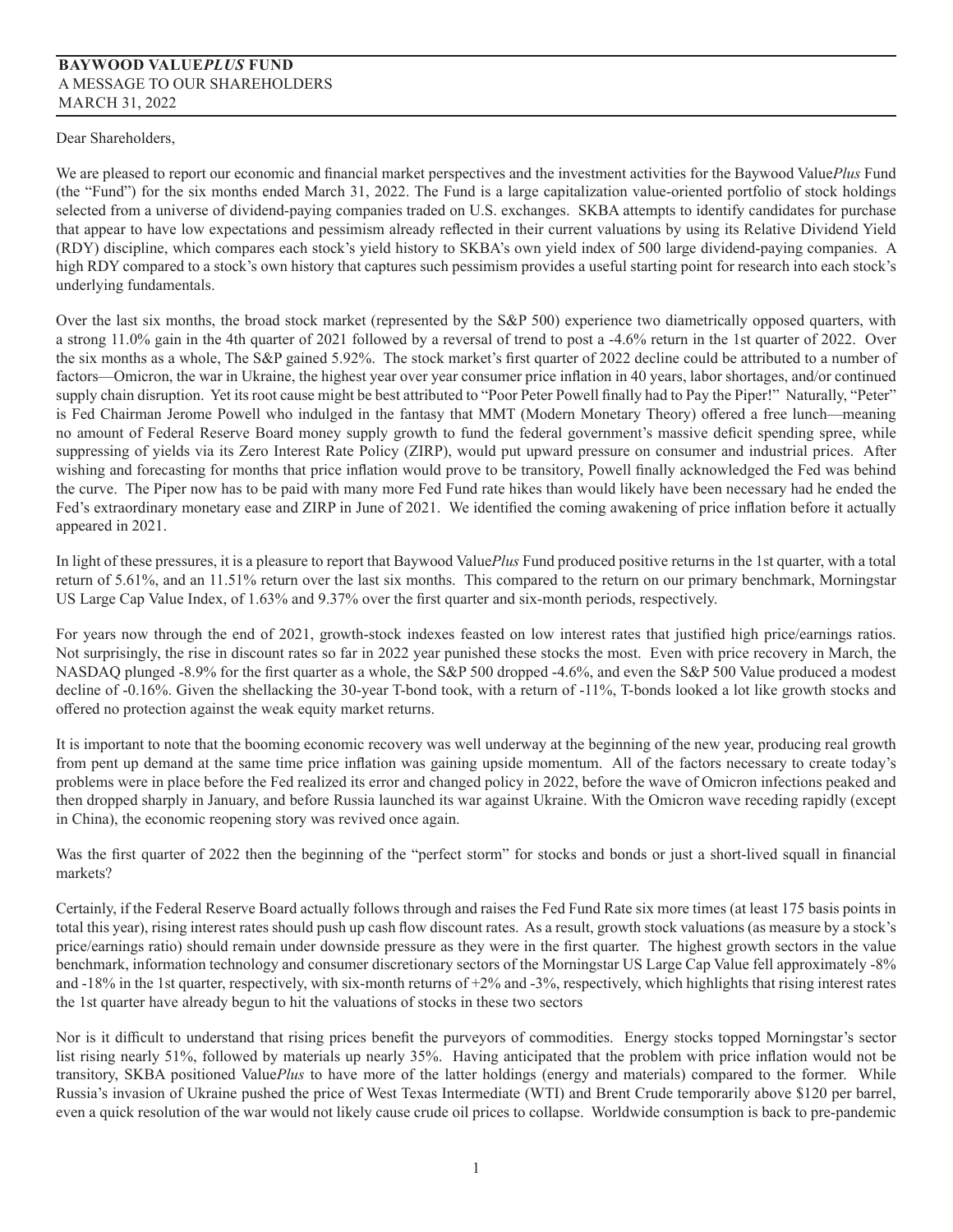#### **BAYWOOD VALUE***PLUS* **FUND** A MESSAGE TO OUR SHAREHOLDERS MARCH 31, 2022

levels of 100 million barrels per day even without a full recovery in jet fuel consumption. Equinor, Chevron and ConocoPhillips led the charge higher among energy stocks in the portfolio.

Yet it wasn't simply the over-weighted positions in energy and materials that made the difference over the last two quarters. Drug manufacturer AbbVie gained almost 53% as its Botox franchise regained momentum along with its new treatments for autoimmune diseases, Skyrizi and Rinvoq. Raytheon Technologies, known for its highly successful Patriot missile system as well as commercial jet engine manufacturing and maintenance, rose 16%. Union Pacific (railroad) rose almost 41%. Even though Morningstar's financial sector reported a negative -3% return over the period, SKBA's holdings produced positive 9% return. While underweighting bank stocks, SKBA overweight insurance stocks. Among financials, insurance stocks posted the largest returns with American International Group, Chubb, and MetLife each producing low double-digit returns. The rise in the yield curve result in the decision to start a position in Wells Fargo during the 1st quarter as we believe it has the potential for upside surprise in its net interest margins and cost cutting.

Next to energy, our overweight among diversified holdings in materials stocks generate nearly a 34% total return with holdings in gold miner Newmont, fertilizer company Nutrien, metals miner Rio Tinto, and Packaging Corp all contributing to this sizeable outperformance.

At the other end of the spectrum, the strategy underperformed the benchmark in two sectors, consumer discretionary and utilities. Three stocks saw significant losses. Generic drug maker Viatris plunged -24% in part due to a dramatic shift in business strategy that we do not support, and so we chose to exit the position during the first quarter. Following its decline in the 4th quarter, we also exited healthcare equipment company, Royal Philips, as product quality and demand issues arose. Auto parts maker Lear and clothing manufacturer Kontoor declined -8% and -16%, respectively, but because we continue to have confidence in their long-term prospects, we used this opportunity to buy low.

The question arises, can Value*Plus* sustain positive performance in the face of a weak market or a resurgence of return from growth-stock indexes? Certainly no one knows the answer to this but it is important to note that there are some parallels between to market and the peak of the growth-stock mania of 1999.

First, using various valuation metrics, "growth" substantially outperformed "value" in the late 1990s, setting up an extreme differential in valuation that left growth stocks vulnerable to any deterioration in the "new paradigm" set of growth stock beliefs from the tech and internet boom. We have believed a similar valuation spread exists today, particularly heightened by the boom in stay-at-home/work-athome products and services during the pandemic shutdown. With Omicron fading and economic reopening more secure, this valuation difference is no longer justified. In our view, the first quarter market decline barely put a dent in the continued overvaluation.

Second, we also believe both periods (late 1990s and 2020-21) saw a pull forward revenues from future periods due to the surge in pandemic services like Netflix and Zoom subscriptions of late and info tech spending to resolve the Y2K problem of the late 1990's (the need to shift from 2-digit years to 4-digit years in all computer systems and software). Investors who believed the new paradigm of accelerated growth were massively disappointed in the new century, and it is our view that we have just begun a significant slowdown in the relative growth rates of growth stocks compared to value stocks. Only time will tell if these perspectives are accurate.

In the meantime, we'll keep an eye on these trends and how to best adjust client portfolios to changes we see coming.

*Current and future portfolio holdings are subject to change and risk. Fund holdings and sector allocations are subject to change at any time and are not recommendations to buy or sell any security. Please see the Schedule of Investments in this report for a complete list of Fund holdings.*

*The S&P 500® Index, is a market-capitalization-weighted index of 500 leading publicly traded companies in the U.S. An investment cannot be made directly in an index. The S&P 500® Value Index is an unmanaged group of securities and is considered to be representative of those stocks in the S&P 500® Index exhibiting the strongest value characteristics. The gains and losses reflect the monthly price of the Index only, and therefore, do not include dividends. The Morningstar US Large Value TR Index measures the performance of measures the performance of US large-cap stocks with relatively low prices given anticipated per-share earnings, book value, cash flow, sales and dividends. This Index does not incorporate Environmental, Social, or Governance (ESG) criteria.*

*Basis points refers to a common unit of measure for interest rates and other percentages in finance. One basis point is equal to 1/100th of 1%, or 0.01%, or 0.0001, and is used to denote the percentage change in a financial instrument.*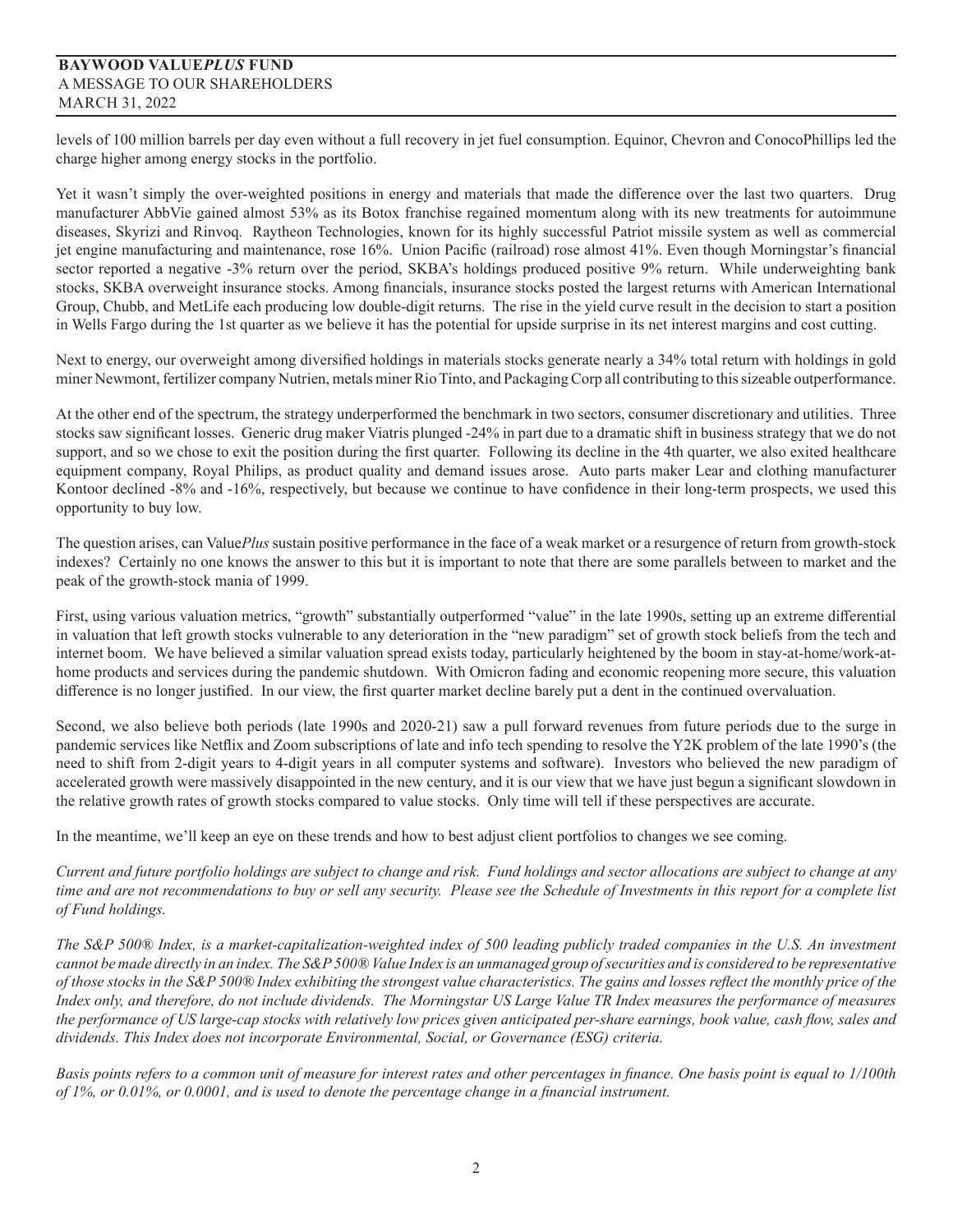# **BAYWOOD VALUE***PLUS* **FUND** A MESSAGE TO OUR SHAREHOLDERS MARCH 31, 2022

*Past performance is no guarantee of future results.* 

*Risk Considerations: Mutual fund investing involves risk, including the possible loss of principal. The Fund primarily invests in undervalued securities, which may not appreciate in value as anticipated by the Advisor or remain undervalued for longer than anticipated. The Fund may invest in American Depositary Receipts (ADRs), which involves risks relating to political, economic or regulatory conditions in foreign countries and may cause greater volatility and less liquidity. The Fund may also invest in convertible securities and preferred stock, which may be adversely affected as interest rates rise.*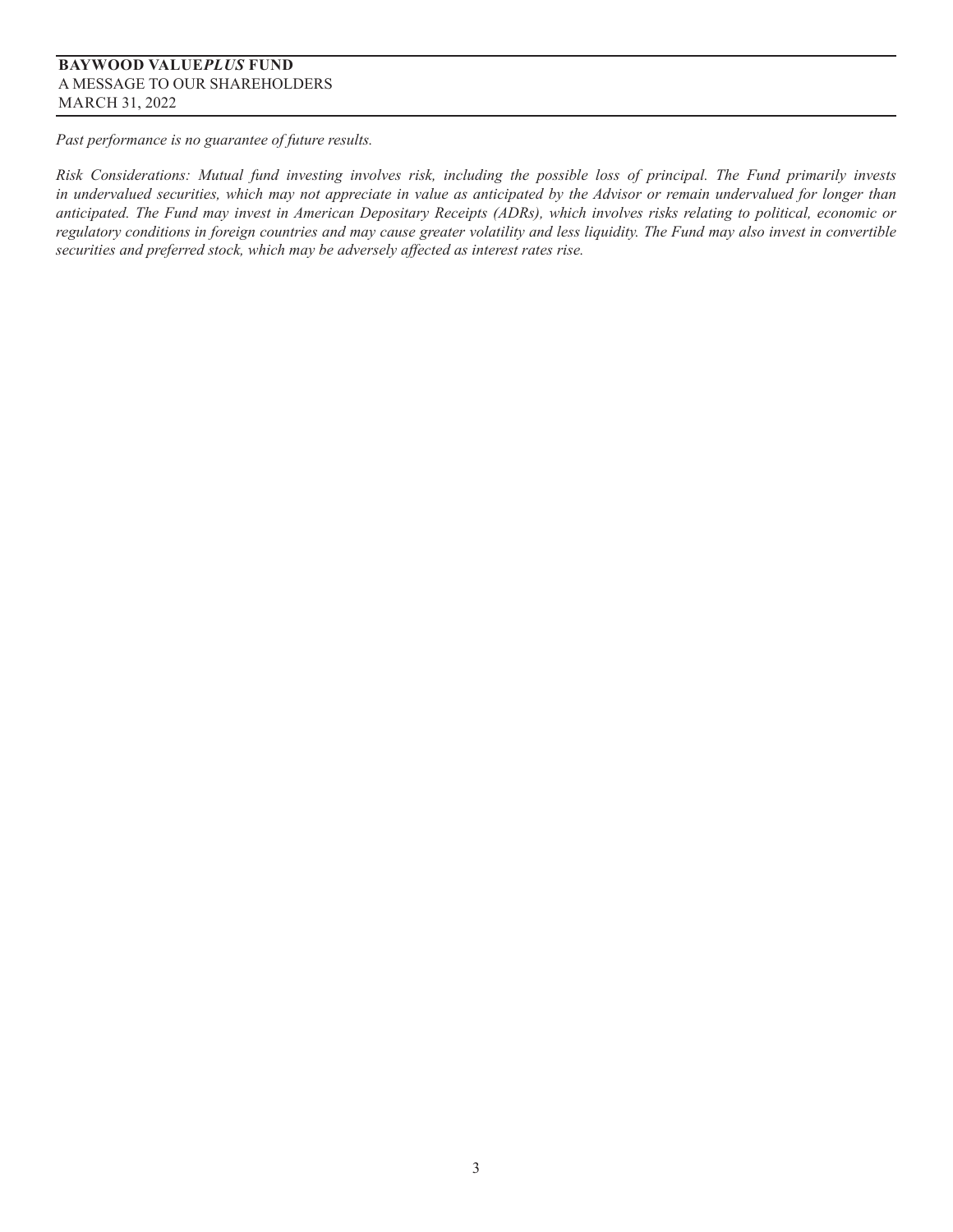#### **BAYWOOD VALUE***PLUS* **FUND** PERFORMANCE CHART AND ANALYSIS MARCH 31, 2022

The following chart reflects the change in the value of a hypothetical \$10,000 investment, including reinvested dividends and distributions, in the Baywood Value*Plus* Fund (the "Fund") compared with the performance of the benchmark, Morningstar US Large Value TR Index, since inception. The Morningstar US Large Value TR Index measures the performance of large-cap stocks with relatively low prices given anticipated per share earnings, book value, cash flow, sales and dividends. The total return of the index includes the reinvestment of dividends and income. The total return of the Fund includes operating expenses that reduce returns, while the total return of the index does not include expenses. The Fund is professionally managed, while the index is unmanaged and is not available for investment.





| <b>Average Annual Total Returns</b> |                 |                  |                 | <b>Since Inception</b> |
|-------------------------------------|-----------------|------------------|-----------------|------------------------|
| <b>Periods Ended March 31, 2022</b> | <b>One Year</b> | <b>Five Year</b> | <b>Ten Year</b> | 06/27/08               |
| Baywood ValuePlus Fund              | 15.95%          | 10.37%           | 10.67%          | 9.84%                  |
| Morningstar US Large Value TR Index | 12.12%          | 10.26%           | $11.14\%$       | 8.64%                  |

\* The Fund's Institutional Shares performance for periods prior to the commencement of operations (12/2/13) is that of a collective investment trust managed by the Fund's Advisor and portfolio management team. The Institutional Shares of the collective investment trust commenced operations on June 27, 2008.

*Performance data quoted represents past performance and is no guarantee of future results. Current performance may be lower or higher than the performance data quoted. Investment return and principal value will fluctuate so that shares, when redeemed, may be worth more or less than original cost. As stated in the Fund's prospectus, the annual operating expense ratio (gross) is 5.66%. However, the Fund's advisor has contractually agreed to waive its fee and/or reimburse Fund expenses to limit Total Annual Fund Operating Expenses After Fee Waiver and/or Expense Reimbursement (excluding all taxes, interest, portfolio transaction expenses, acquired fund fees and expenses, proxy expenses and extraordinary expenses) to 0.70%, through January 31, 2023 (the "Expense Cap"). The Expense Cap may be raised or eliminated only with the consent of the Board of Trustees. The advisor may be reimbursed by the Fund for fees waived and expenses reimbursed by the advisor pursuant to the Expense Cap if such payment is made within three years of the fee waiver or expense reimbursement and does not cause the Total Annual Fund Operating Expenses After Fee Waiver and/ or Expense Reimbursement to exceed the lesser of (i) the then-current Expense Cap and (ii) the Expense Cap in place at the time the fees/expenses were waived/reimbursed. Total Annual Fund Operating Expenses After Fee Waiver and/or Expense Reimbursement will increase if exclusions from the Expense Cap apply. During the period, certain fees were waived and/or expenses reimbursed; otherwise, returns would have been lower. The performance table and graph do not reflect the deduction of taxes that a shareholder would pay on Fund distributions or the redemption of Fund shares. Returns greater than one year are annualized. For the most recent month-end performance, please call (855) 409-2297.*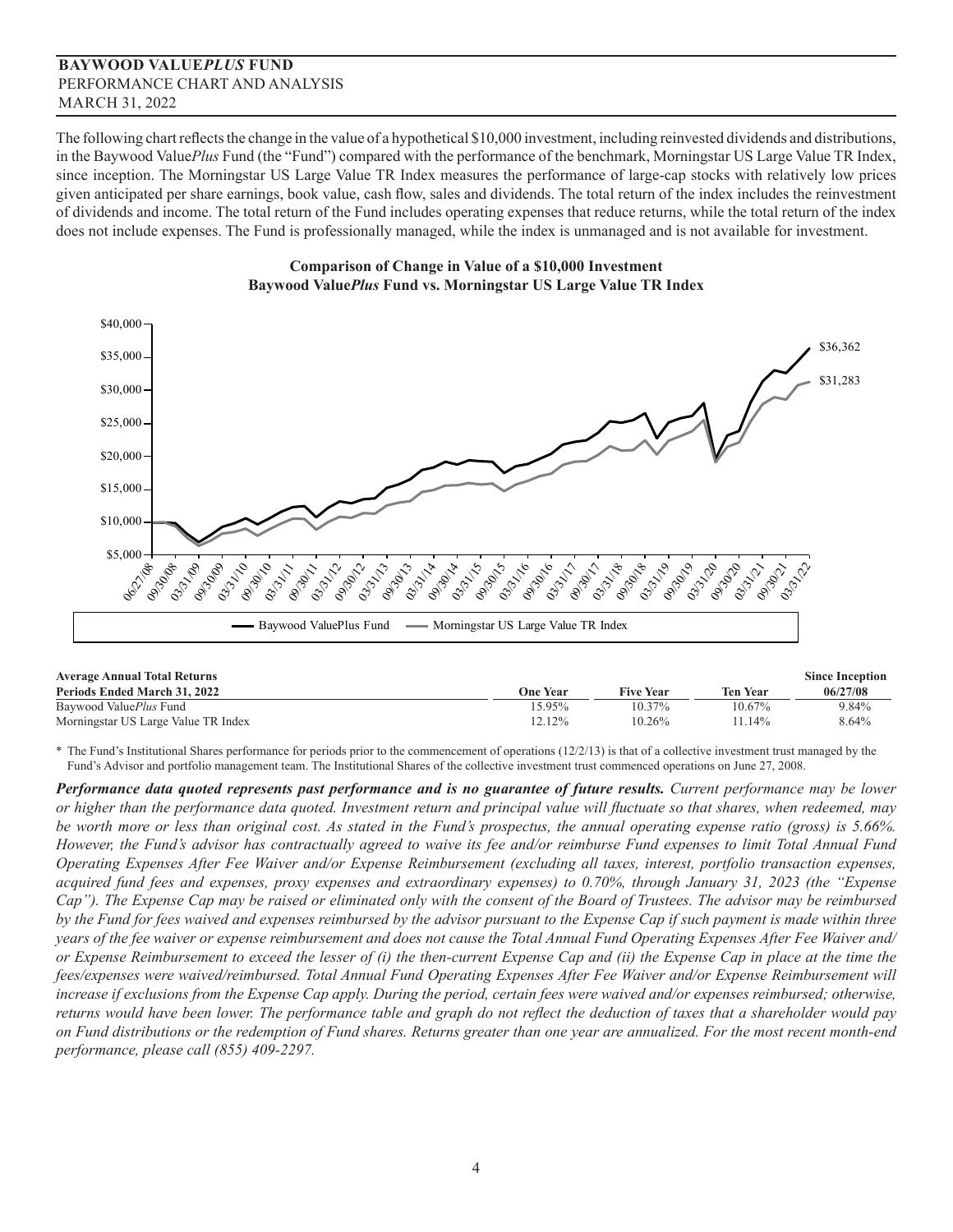# **BAYWOOD VALUE***PLUS* **FUND** SCHEDULE OF INVESTMENTS MARCH 31, 2022

| <b>Shares</b>                        | <b>Security Description</b><br>Value         |                   |
|--------------------------------------|----------------------------------------------|-------------------|
| Common Stock - 97.2%                 |                                              |                   |
| <b>Basic Materials - 10.8%</b>       |                                              |                   |
|                                      | 400 International Flavors & Fragrances, Inc. | \$<br>52,532      |
|                                      | 1,300 Newmont Corp.                          | 103,285           |
|                                      | 860 Nutrien, Ltd.                            | 89,431            |
|                                      | 300 Packaging Corp. of America               | 46,833            |
| 1,400                                | Rio Tinto PLC, ADR                           | 112,560           |
|                                      |                                              | 404,641           |
|                                      | Capital Goods / Industrials - 5.9%           |                   |
|                                      | 800 ManpowerGroup, Inc.                      | 75,136            |
| 100                                  | Parker-Hannifin Corp.                        | 28,376            |
| 1,200                                | Raytheon Technologies Corp.                  | 118,884           |
|                                      |                                              | 222,396           |
| <b>Communication Services - 6.2%</b> |                                              |                   |
|                                      | 2,900 AT&T, Inc.                             | 68,527            |
| 1,900                                | Comcast Corp., Class A                       | 88,958            |
|                                      | 1,500 Verizon Communications, Inc.           | 76,410            |
|                                      |                                              | 233,895           |
| <b>Consumer Discretionary - 6.9%</b> |                                              |                   |
|                                      | 500 Darden Restaurants, Inc.                 | 66,475            |
| 400                                  | Genuine Parts Co.                            | 50,408            |
|                                      | 2,000 Kontoor Brands, Inc.                   | 82,700            |
| 400                                  | Lear Corp.                                   | 57,036            |
|                                      |                                              | 256,619           |
| <b>Consumer Staples - 6.9%</b>       |                                              |                   |
| 800                                  | Ingredion, Inc.                              | 69,720            |
| 700                                  | Molson Coors Beverage Co., Class B           | 37,366            |
| 200                                  | PepsiCo., Inc.                               | 33,476            |
| 1,900                                | The Kraft Heinz Co.                          | 74,841            |
| 300                                  | Walmart, Inc.                                | 44,676            |
|                                      |                                              | 260,079           |
| <b>Energy - 10.4%</b>                |                                              |                   |
| 300                                  | Chevron Corp.                                | 48,849            |
|                                      | 1,400 ConocoPhillips                         | 140,000           |
| 2,100                                | Equinor ASA, ADR                             | 78,771            |
| 3,200                                | Kinder Morgan, Inc.                          | 60,512            |
| 700                                  | Phillips 66                                  | 60,473            |
|                                      |                                              | 388,605           |
| Financials - 18.5%                   |                                              |                   |
| 2,200                                | American International Group, Inc.           | 138,094           |
|                                      | 500 Chubb, Ltd.                              | 106,950           |
|                                      | 1,600 Citigroup, Inc.                        | 85,440            |
| 200                                  | CME Group, Inc.                              | 47,572            |
| 400                                  | First American Financial Corp.               | 25,928            |
| 1,600                                | MetLife, Inc.                                | 112,448           |
| 500                                  | Northern Trust Corp.                         | 58,225            |
| 900                                  | Prosperity Bancshares, Inc.                  | 62,442            |
| 1,100                                | Wells Fargo & Co.                            | 53,306            |
|                                      |                                              | 690,405           |
| Health Care - 13.4%                  |                                              |                   |
| 700                                  | AbbVie, Inc.                                 | 113,477           |
| 300                                  | Amgen, Inc.                                  | 72,546            |
| 1,000                                | AstraZeneca PLC, ADR                         | 66,340            |
| 1,500                                | Cardinal Health, Inc.                        | 85,050            |
| 16                                   | Koninklijke Philips NV, ADR                  | 489               |
| 600                                  | Medtronic PLC                                | 66,570            |
|                                      |                                              |                   |
| 1,200                                | Merck & Co., Inc.                            | 98,460            |
|                                      |                                              | 502,932           |
| Real Estate - 3.9%                   |                                              |                   |
| 1,104                                | Realty Income Corp. REIT                     | 76,507            |
| 2,400                                | VICI Properties, Inc. REIT                   | 68,304<br>144,811 |
|                                      |                                              |                   |

| <b>Shares</b>                       | <b>Security Description</b>                                                            | Value        |           |
|-------------------------------------|----------------------------------------------------------------------------------------|--------------|-----------|
| Technology - 9.3%                   |                                                                                        |              |           |
| 1,200                               | Cisco Systems, Inc.                                                                    | $\mathbb{S}$ | 66,912    |
| 1,300                               | Corning, Inc.                                                                          |              | 47,983    |
| 600                                 | International Business Machines Corp.                                                  |              | 78,012    |
| 1,100                               | NetApp, Inc.                                                                           |              | 91,300    |
| 200                                 | TE Connectivity, Ltd.                                                                  |              | 26,196    |
| 200                                 | Texas Instruments, Inc.                                                                |              | 36,696    |
|                                     |                                                                                        |              | 347,099   |
| <b>Transportation - 3.9%</b>        |                                                                                        |              |           |
| 6,100                               | Atlas Corp.                                                                            |              | 89,548    |
| 200                                 | Union Pacific Corp.                                                                    |              | 54,642    |
|                                     |                                                                                        |              | 144,190   |
| Utilities - $1.1\%$                 |                                                                                        |              |           |
| 1,000                               | OGE Energy Corp.                                                                       |              | 40,780    |
|                                     | Total Common Stock (Cost \$2,826,430)                                                  |              | 3,636,452 |
| <b>Shares</b>                       | <b>Security Description</b>                                                            | <b>Value</b> |           |
| Money Market Fund - 3.1%<br>115,103 | First American Government Obligations<br>Fund, Class X, 0.19% (a)<br>(Cost \$115, 103) |              | 115,103   |
|                                     | Investments, at value - 100.3% (Cost \$2,941,533)                                      | S            | 3,751,555 |
|                                     | Other Assets & Liabilities, Net - (0.3)%                                               |              | (11,716)  |
| <b>Net Assets - 100.0%</b>          |                                                                                        | \$           | 3,739,839 |
|                                     |                                                                                        |              |           |
| <b>ADR</b>                          | American Depositary Receipt                                                            |              |           |
| <b>PLC</b>                          | Public Limited Company                                                                 |              |           |
| <b>REIT</b>                         | Real Estate Investment Trust                                                           |              |           |
| (a)                                 | Dividend yield changes daily to reflect current market conditions. Rate                |              |           |

was the quoted yield as of March 31, 2022.

The following is a summary of the inputs used to value the Fund's instruments as of March 31, 2022.

The inputs or methodology used for valuing securities are not necessarily an indication of the risks associated with investing in those securities. For more information on valuation inputs, and their aggregation into the levels used in the table below, please refer to the Security Valuation section in Note 2 of the accompanying Notes to Financial Statements.

|                                               | <b>Investments in</b> |
|-----------------------------------------------|-----------------------|
| <b>Valuation Inputs</b>                       | <b>Securities</b>     |
| Level 1 - Quoted Prices                       | 3,636,452             |
| Level 2 - Other Significant Observable Inputs | 115,103               |
| Level 3 - Significant Unobservable Inputs     |                       |
| Total                                         | 3,751,555             |

The Level 1 value displayed in this table is Common Stock. The Level 2 value displayed in this table is a Money Market Fund. Refer to this Schedule of Investments for a further breakout of each security by industry.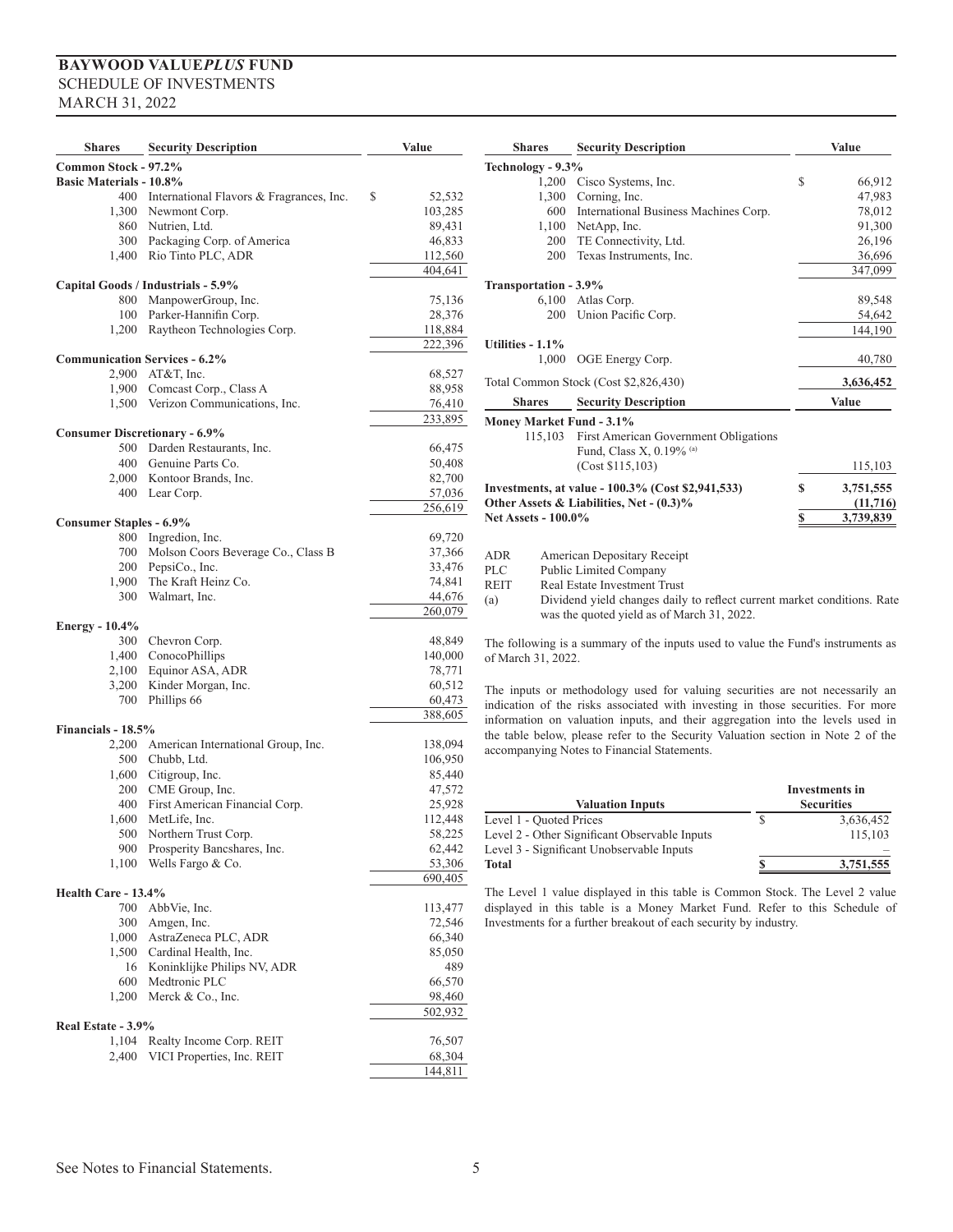# **PORTFOLIO HOLDINGS**

| % of Total Investments        |         |
|-------------------------------|---------|
| <b>Basic Materials</b>        | 10.8%   |
| Capital Goods / Industrials   | 5.9%    |
| <b>Communication Services</b> | 6.2%    |
| <b>Consumer Discretionary</b> | 6.8%    |
| Consumer Staples              | 6.9%    |
| Energy                        | 10.4%   |
| Financials                    | 18.4%   |
| Health Care                   | 13.4%   |
| <b>Real Estate</b>            | 3.9%    |
| Technology                    | 9.3%    |
| Transportation                | 3.8%    |
| Utilities                     | $1.1\%$ |
| Money Market Fund             | 3.1%    |
|                               | 100.0%  |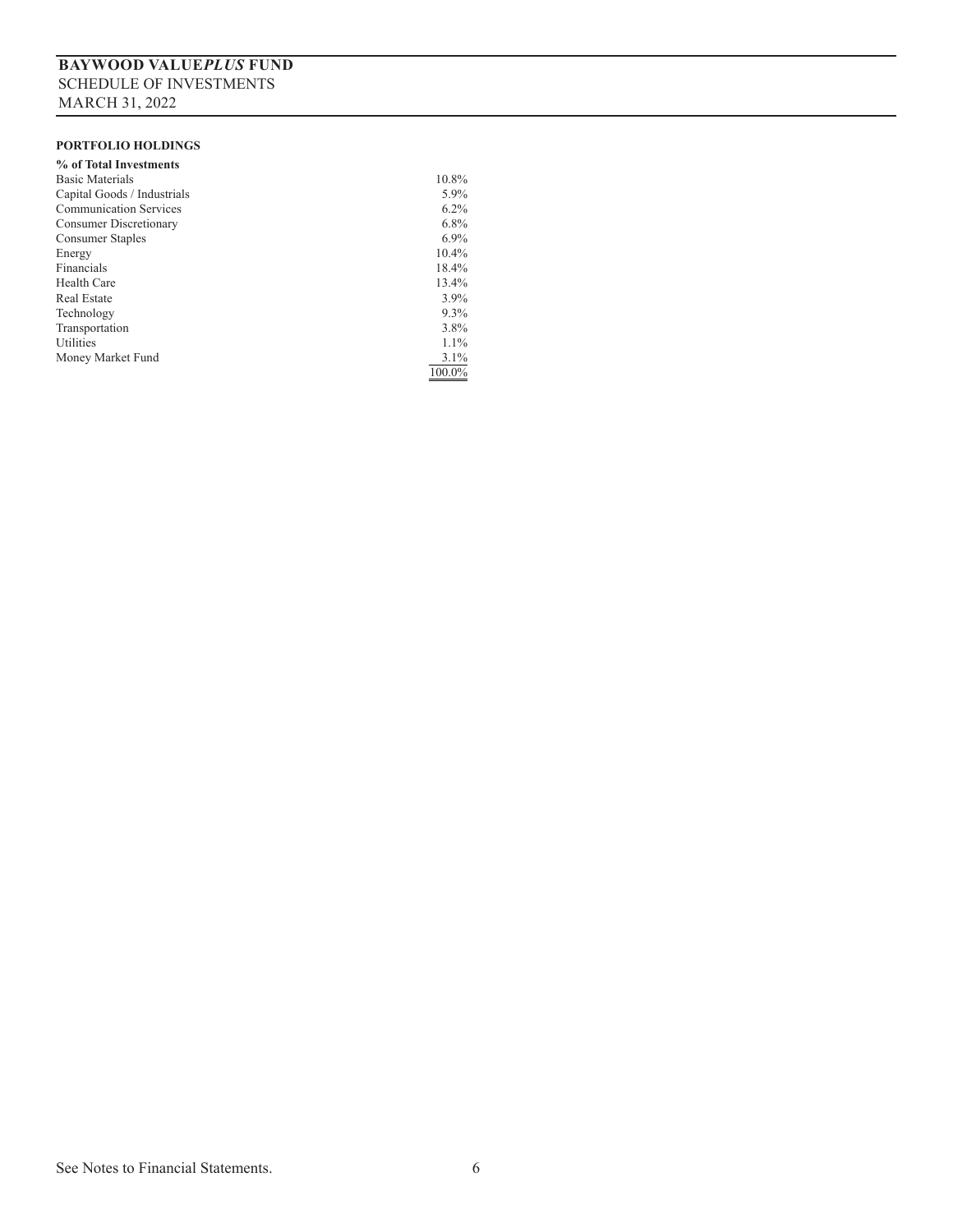# **BAYWOOD VALUE***PLUS* **FUND** STATEMENT OF ASSETS AND LIABILITIES MARCH 31, 2022

| <b>ASSETS</b>                                                               |           |
|-----------------------------------------------------------------------------|-----------|
| \$<br>Investments, at value (Cost \$2,941,533)                              | 3,751,555 |
| Receivables:                                                                |           |
| Dividends                                                                   | 13,509    |
| From investment advisor                                                     | 10,546    |
| Prepaid expenses                                                            | 13,542    |
| <b>Total Assets</b>                                                         | 3,789,152 |
| <b>LIABILITIES</b>                                                          |           |
| Payables:                                                                   |           |
| Fund shares redeemed                                                        | 25,401    |
| <b>Accrued Liabilities:</b>                                                 |           |
| Trustees' fees and expenses                                                 | 22        |
| Fund services fees                                                          | 5,117     |
| Other expenses                                                              | 18,773    |
| <b>Total Liabilities</b>                                                    | 49,313    |
| <b>NET ASSETS</b>                                                           | 3,739,839 |
| <b>COMPONENTS OF NET ASSETS</b>                                             |           |
| S<br>Paid-in capital                                                        | 2,719,420 |
| Distributable earnings                                                      | 1,020,419 |
| <b>NET ASSETS</b>                                                           | 3,739,839 |
| SHARES OF BENEFICIAL INTEREST AT NO PAR VALUE (UNLIMITED SHARES AUTHORIZED) | 183,203   |
| NET ASSET VALUE, OFFERING AND REDEMPTION PRICE PER SHARE                    | 20.41     |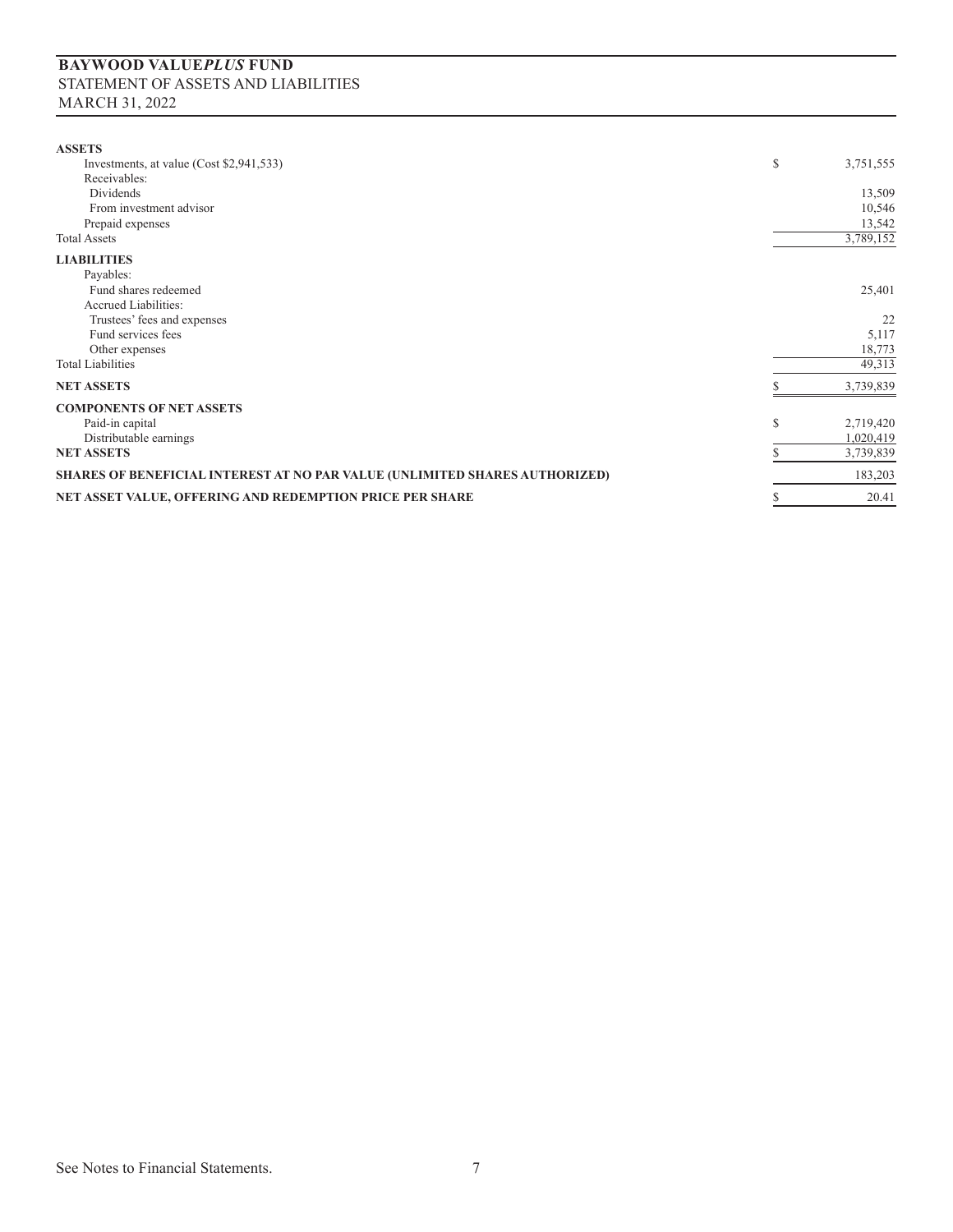#### **INVESTMENT INCOME**

| INVESTMENT INCOME                                                   |          |
|---------------------------------------------------------------------|----------|
| Dividend income (Net of foreign withholding taxes of \$383)         | 63,860   |
| Total Investment Income                                             | 63,860   |
| <b>EXPENSES</b>                                                     |          |
| Investment advisor fees                                             | 8,889    |
| Fund services fees                                                  | 29,623   |
| Transfer agent fees                                                 | 9,262    |
| Custodian fees                                                      | 2,547    |
| Registration fees                                                   | 12,469   |
| Professional fees                                                   | 16,636   |
| Trustees' fees and expenses                                         | 2,322    |
| Other expenses                                                      | 15,065   |
| <b>Total Expenses</b>                                               | 96,813   |
| Fees waived and expenses reimbursed                                 | (84,368) |
| Net Expenses                                                        | 12,445   |
| <b>NET INVESTMENT INCOME</b>                                        | 51,415   |
| NET REALIZED AND UNREALIZED GAIN (LOSS)                             |          |
| Net realized gain on investments                                    | 197,408  |
| Net change in unrealized appreciation (depreciation) on investments | 139,493  |
| <b>NET REALIZED AND UNREALIZED GAIN</b>                             | 336,901  |
| <b>INCREASE IN NET ASSETS RESULTING FROM OPERATIONS</b>             | 388,316  |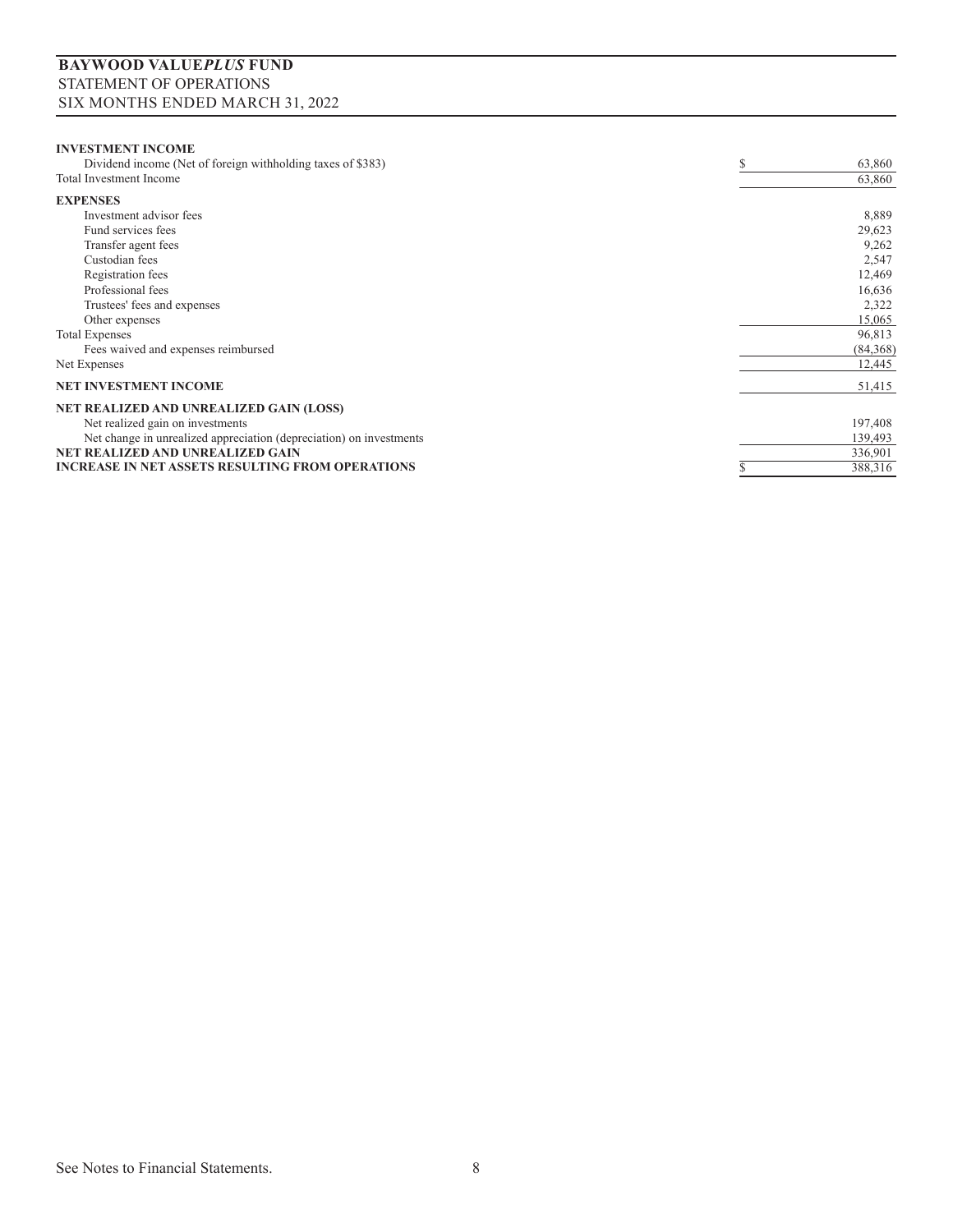# **BAYWOOD VALUE***PLUS* **FUND** STATEMENTS OF CHANGES IN NET ASSETS

|                                                                           | <b>For the Six</b><br><b>Months</b><br><b>Ended</b><br>March 31, 2022 | <b>For the Year</b><br><b>Ended</b><br>September 30,<br>2021 |  |  |
|---------------------------------------------------------------------------|-----------------------------------------------------------------------|--------------------------------------------------------------|--|--|
| <b>OPERATIONS</b>                                                         |                                                                       |                                                              |  |  |
| Net investment income                                                     | \$<br>51,415<br>197,408                                               | $\mathbb{S}$<br>78,386<br>281,849                            |  |  |
| Net realized gain<br>Net change in unrealized appreciation (depreciation) | 139,493                                                               | 592,957                                                      |  |  |
| Increase in Net Assets Resulting from Operations                          | 388,316                                                               | 953,192                                                      |  |  |
| <b>DISTRIBUTIONS TO SHAREHOLDERS</b>                                      |                                                                       |                                                              |  |  |
| <b>Total Distributions Paid</b>                                           | (303, 361)                                                            | (71,909)                                                     |  |  |
| <b>CAPITAL SHARE TRANSACTIONS</b>                                         |                                                                       |                                                              |  |  |
| Sale of shares                                                            | 40,792                                                                | 97,772                                                       |  |  |
| Reinvestment of distributions                                             | 300,824                                                               | 71,883                                                       |  |  |
| Redemption of shares                                                      | (75,300)                                                              | (250, 617)                                                   |  |  |
| Increase (Decrease) in Net Assets from Capital Share Transactions         | 266,316                                                               | (80,962)                                                     |  |  |
| Increase in Net Assets                                                    | 351,271                                                               | 800,321                                                      |  |  |
| <b>NET ASSETS</b>                                                         |                                                                       |                                                              |  |  |
| Beginning of Period                                                       | 3,388,568                                                             | 2,588,247                                                    |  |  |
| End of Period                                                             | \$<br>3,739,839                                                       | \$<br>3,388,568                                              |  |  |
| <b>SHARE TRANSACTIONS</b>                                                 |                                                                       |                                                              |  |  |
| Sale of shares                                                            | 2,022                                                                 | 5,147                                                        |  |  |
| Reinvestment of distributions                                             | 15,780                                                                | 3,675                                                        |  |  |
| Redemption of shares                                                      | (3,747)                                                               | (12,688)                                                     |  |  |
| Increase (Decrease) in Shares                                             | 14,055                                                                | (3,866)                                                      |  |  |
|                                                                           |                                                                       |                                                              |  |  |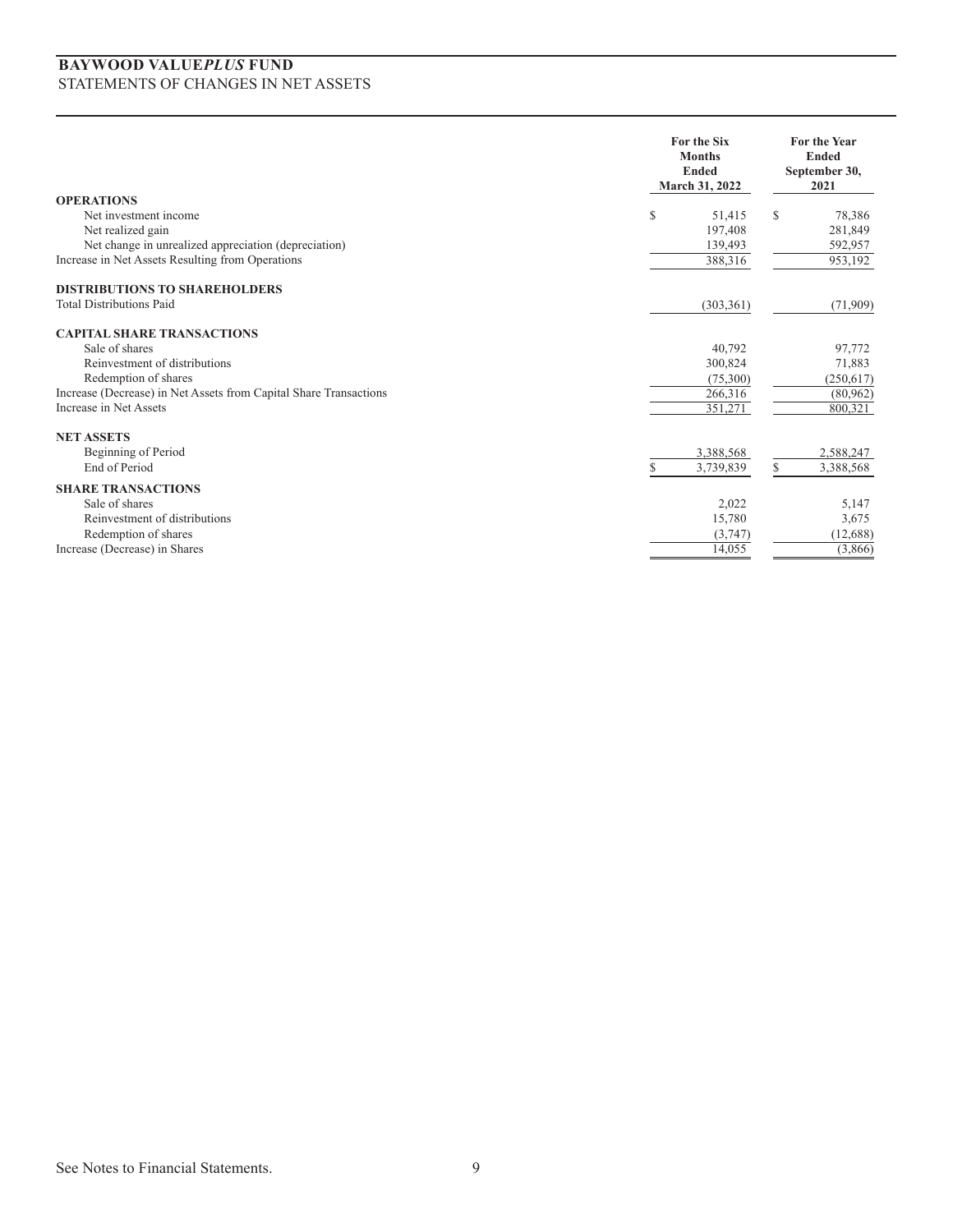# **BAYWOOD VALUE***PLUS* **FUND** FINANCIAL HIGHLIGHTS

These financial highlights reflect selected data for a share outstanding throughout each period.

|                                                                             |   | For the Six                                  | For the Years Ended September 30, |          |   |            |    |            |    |        |     |        |
|-----------------------------------------------------------------------------|---|----------------------------------------------|-----------------------------------|----------|---|------------|----|------------|----|--------|-----|--------|
|                                                                             |   | <b>Months Ended</b><br><b>March 31, 2022</b> |                                   | 2021     |   | 2020       |    | 2019       |    | 2018   |     | 2017   |
| <b>INSTITUTIONAL SHARES</b>                                                 |   |                                              |                                   |          |   |            |    |            |    |        |     |        |
| <b>NET ASSET VALUE, Beginning of Period</b><br><b>INVESTMENT OPERATIONS</b> | S | 20.03                                        |                                   | 14.96    |   | 17.03      | S  | 18.63      |    | 17.36  |     | 15.59  |
| Net investment income (a)                                                   |   | 0.29                                         |                                   | 0.45     |   | 0.39       |    | 0.44       |    | 0.38   |     | 0.38   |
| Net realized and unrealized gain (loss)                                     |   | 1.86                                         |                                   | 5.04     |   | (1.86)     |    | (0.84)     |    | 1.76   |     | 2.02   |
| Total from Investment Operations                                            |   | 2.15                                         |                                   | 5.49     |   | (1.47)     |    | (0.40)     |    | 2.14   |     | 2.40   |
| <b>DISTRIBUTIONS TO SHAREHOLDERS FROM</b>                                   |   |                                              |                                   |          |   |            |    |            |    |        |     |        |
| Net investment income                                                       |   | (0.25)                                       |                                   | (0.42)   |   | (0.38)     |    | (0.39)     |    | (0.35) |     | (0.36) |
| Net realized gain                                                           |   | (1.52)                                       |                                   |          |   | (0.22)     |    | (0.81)     |    | (0.52) |     | (0.27) |
| <b>Total Distributions to Shareholders</b>                                  |   | (1.77)                                       |                                   | (0.42)   |   | (0.60)     |    | (1.20)     |    | (0.87) |     | (0.63) |
| NET ASSET VALUE, End of Period                                              |   | 20.41                                        | S                                 | 20.03    |   | 14.96      | S  | 17.03      | S. | 18.63  | S   | 17.36  |
| <b>TOTAL RETURN</b>                                                         |   | $11.51\%$ (b)                                |                                   | 36.80%   |   | $(8.77)\%$ |    | $(1.55)\%$ |    | 12.57% |     | 15.60% |
| <b>RATIOS/SUPPLEMENTARY DATA</b>                                            |   |                                              |                                   |          |   |            |    |            |    |        |     |        |
| Net Assets at End of Year (000s omitted)                                    | S | 3,740                                        | S.                                | 3,389    | S | 2,588      | \$ | 2,802      | S. | 936    | \$. | 711    |
| Ratios to Average Net Assets:                                               |   |                                              |                                   |          |   |            |    |            |    |        |     |        |
| Net investment income                                                       |   | $2.89\%$ (c)                                 |                                   | 2.39%    |   | 2.51%      |    | 2.66%      |    | 2.10%  |     | 2.28%  |
| Net expenses                                                                |   | $0.70\%$ (c)                                 |                                   | $0.70\%$ |   | $0.70\%$   |    | $0.70\%$   |    | 0.70%  |     | 0.70%  |
| Gross expenses (d)                                                          |   | $5.45\%$ (c)                                 |                                   | 5.66%    |   | 6.68%      |    | 8.13%      |    | 8.83%  |     | 11.16% |
| <b>PORTFOLIO TURNOVER RATE</b>                                              |   | $19%$ (b)                                    |                                   | 35%      |   | 40%        |    | 49%        |    | 34%    |     | 48%    |

(a) Calculated based on average shares outstanding during each period.

(b) Not annualized.

(c) Annualized.

(d) Reflects the expense ratio excluding any waivers and/or reimbursements.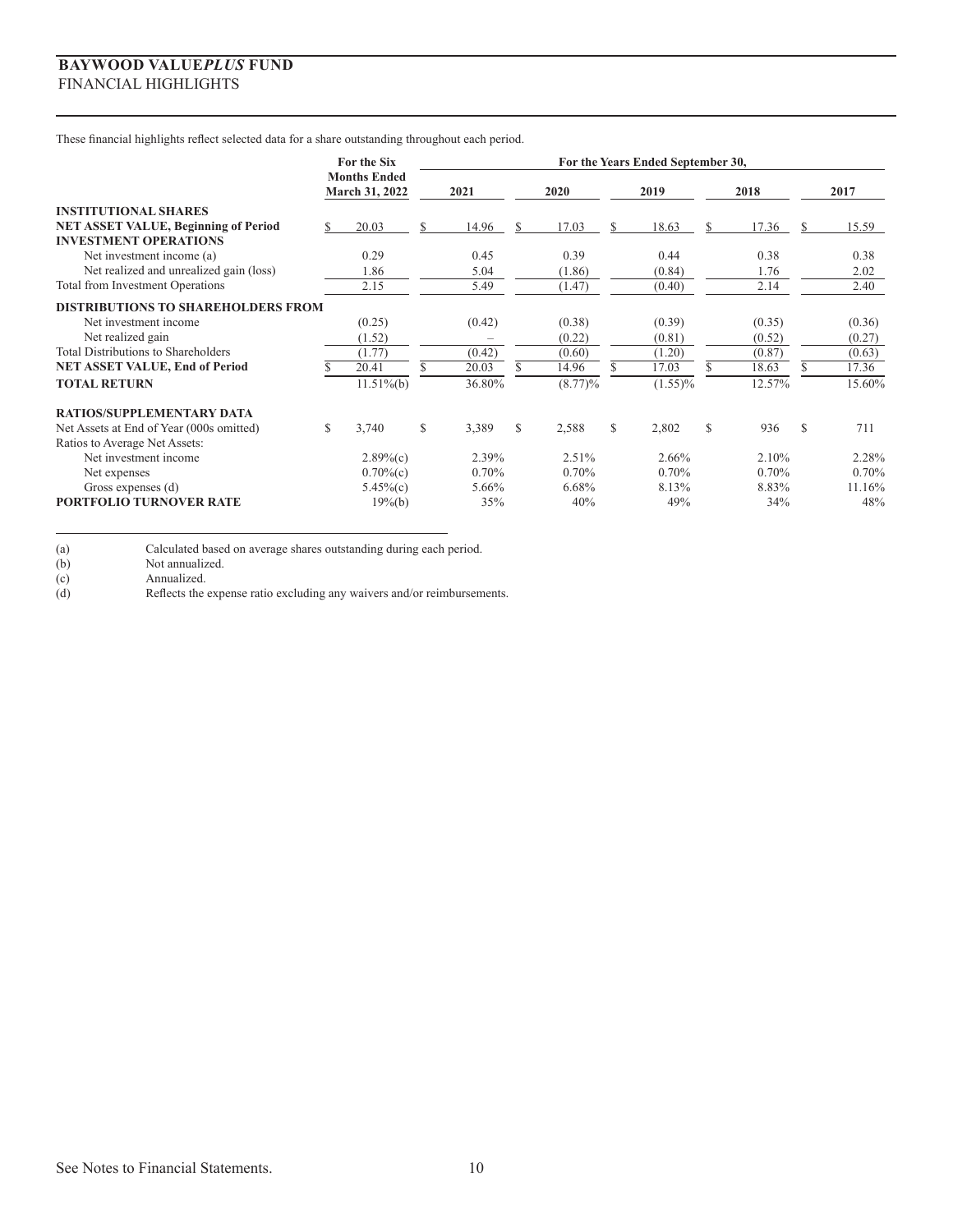#### Dear Shareholder,

We are pleased to report our economic and financial market perspectives and the investment activities for the Baywood Socially*Responsible* Fund (the "Fund") for the six months ended March 31, 2022. The Fund is a mid-to-large capitalization value-oriented portfolio of stock holdings selected from a universe of stocks created through the application of inclusionary and exclusionary social screens and assessments of the ESG profile of each company. Among these stocks, we further evaluate and assess each prospective holding's valuation and fundamental business attraction to determine the current portfolio holdings. In selecting investments, we consider social criteria such as an issuer's community relations, corporate governance, employee diversity, employee relations, environmental impact and sustainability, human rights record and product safety.

Reflecting back on the past two years can be daunting considering how much the world has changed in that time period. The way in which we even speak about the past has changed; we now collectively refer to the period before March 2020 as pre-pandemic, marking a new era of sorts for the period after. Defining when the "post-pandemic" period began (or will begin) is a bit trickier, which could be different depending on location and other factors, like politics and individual perspective; however, we can all agree that the world we live in now is vastly different than the one we did prior to 2020. It's vastly different from a portfolio positioning perspective as well. Given the overvaluation of much of the stock and bond market, our steps to protect the Socially*Responsible* Value strategy produced positive returns during the 1st quarter of 2022 market selloff. How did we get here?

First, the pandemic was an attack on our consciousness, as we all had to figure out how to adapt to the strange new world of maskwearing, curfews, limited store hours and store items. Most of us took the time to reconsider our health, knowing this was a disease that killed the less fortunate and less healthy. Many of us lost loved ones to this new and seemingly strange disease. Then came the economic consequences of government responses to bend the curve and ease the strain on hospitals. The total shut-down of the global economy carried some strange repercussions that we still see in our daily lives. The government response to print and deliver money to every citizen was also not without consequence either. Even our recreational choices had changed; RVs and camping gear were the two leading consumer discretionary industries in 2020 and 2021. Supply chains were hammered as companies realized you couldn't just start and stop production on a dime in a world that had become highly dependent on global trade. Not to mention all of the supply shortages brought out by the shortage of labor due to lockdowns and sickness. Auto production, for example, which was shut down for more than three months in 2020 and severely constrained by the semiconductor shortage afterwards has yet to fully recover, thus contributing to the massive spike in prices of new and used vehicles. In fact, if you purchased a new car in the last 2-3 years, there's a good chance that vehicle is worth more than what you paid for it.

The labor shortages, partly due to a wave of retirements, has led to significant wage increases, the likes of which hasn't been seen in decades. Furthermore, a large number of firms have realized that they no longer need to take an "all-hands-on-deck" approach to a work environment and, in conjunction with the leverage laborers can now exert, is reshaping how many days workers are needed in an office setting. One more factor that has changed since the pandemic began is consolidation. Just think of the many restaurants and retail locations that have closed or shutdown since March of 2020. In energy, consolidation accelerated as did the bankruptcies. With consolidation often comes price discipline as there are fewer companies competing on price, which also leads to, if not outright price increases, then at least the cessation of irrational competitive pricing tactics (price declines). Most of these are also contributing factors to one of the biggest issues the U.S. has had to face in almost 40 years: Price Inflation.

After nearly 40 years of declining to very low inflation, many Americans find themselves dealing with unprecedented price increases for the first time in their lives. Anyone approximately 40 or younger have yet to deal with inflation of this magnitude over their lifespan. Higher inflation has also ended the 40-year bull-market in bonds as the Fed now has a serious problem to contend with and will likely not have the ability to kowtow to political pressure to keep rates (and thus government borrowing cost) low. Furthermore, inflation eats away at the value of fixed payments (like bonds) and investors tend to prefer investments that can appreciate in an inflationary environment, which will lead to further pressure for increasing bond yields.

And thus, for investors, we find ourselves in a landscape that is very different from the one in which we were in just two short years ago. While the fourth quarter of 2021 was dominated by the fear of Delta and Omicron and thus the market favored growth stocks, what we've seen so far in 2022 is that the markets have completely reversed. Now, the markets are finally reacting to the new reality of higher interest rates and higher inflation and has shown a preference for shorter-dated assets (cyclicals as opposed to growth) with upfront dividend payments (with the ability to grow with inflation), reversing the trends we've witnessed in the markets throughout most of the 2010s and early 2020s. Growth stocks are now at the beginning of what we believe will be a prolonged correction in valuations.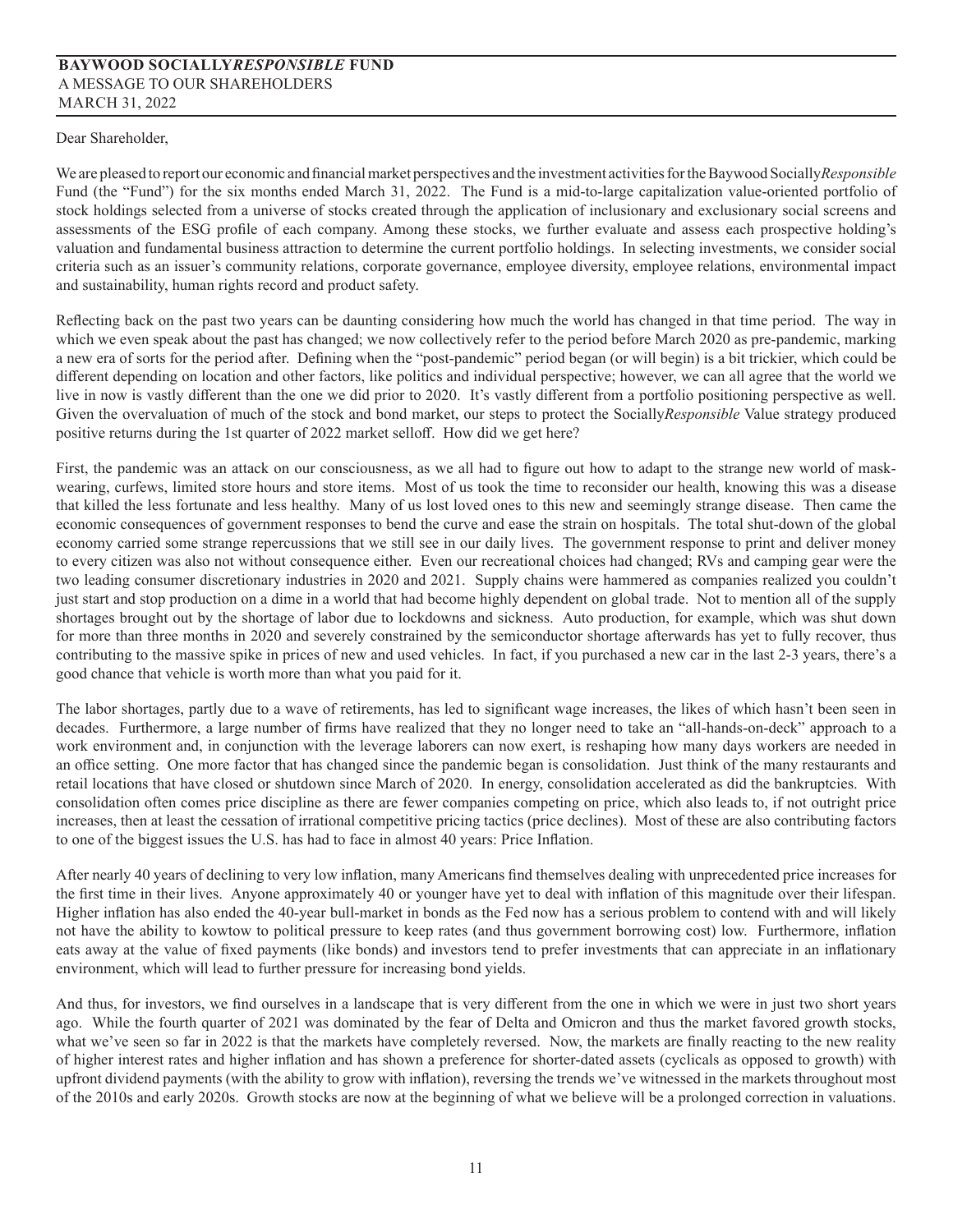#### **BAYWOOD SOCIALLY***RESPONSIBLE* **FUND** A MESSAGE TO OUR SHAREHOLDERS MARCH 31, 2022

Having previously pointed out the excess valuations and concentration within the indices to these mega-cap growth stocks, we won't belabor the details in this write-up. Suffice to say, we have seen this coming for years, though at times, interrupted by the pandemic. Furthermore, as it relates to ESG and Socially *Responsible* investments, there is also a concentration in the number of funds available to the community towards growth stocks. Or, in other words, there are very limited options to diversify away from concentration in the highly valued growth sector for ESG related strategies.

Which is one reason we are more than pleased to report positive absolute (yes, absolute, not just relative) returns for the Socially*Responsible* Value strategy in the first quarter of 2022. To put this in context, we would like to revisit what has happened in the markets since the pandemic began. In early 2020, when the global economy was in the process of shutting down the markets sold off. But not all sell-offs are created equal. This one was slightly unusual in that the stocks with the lowest P/E's sold off the worst, while the best performing stocks were the ones with the highest P/E's and highest market capitalizations held up the best. We said this at the time, and will reiterate it now, we believed the panic sell-off that occurred was one of the best buying opportunities for Value stocks in decades.

Our relative returns against our benchmarks since the first quarter of 2020 has reinforced our thoughts and vindicated our actions to buy when the rest of the market was selling. We didn't just buy indiscriminately, however. We purchased stocks that we had long wanted to buy but couldn't due to elevated valuations and throughout the two-year period since then we have been selling those companies whose valuations had increased beyond our expectations and buying more of the companies whose valuations have continued to deteriorate.

For the six months ending March 31st of 2022, our holdings in basic materials and financials contributed the most to returns. In basic materials, Nutrien, Newmont and Steel Dynamics contributed the most to performance as both inflation beneficiaries, and as undervalued investments for years with solid underlying fundamental thesis' returned 62% and 37% and 44% respectively. We have owned Nutrien for years and are now being rewarded for our patience. Steel Dynamics was a relatively new company added to the portfolio during the pandemic when the global economy was at a stand-still. While most would agree—with the benefit of hindsight of course—it wasn't likely that we were going to stay "locked up" forever, the market behaved as if it was. Our investments in both of these companies have more than doubled in a very short period of time, aiding returns for our holding periods.

In the financial sector, the benchmark's returns were dragged down by the negative returns of the largest banks. The benchmark returns in the financial sector was negative during the period, yet the holdings in the Socially*Responsible* Value portfolio returned greater than positive 12%! Banks rallied over the last year as the prospect for increased interest rates, and thus increased net investment margins (NIM's), but turned mostly negative in the first quarter of 2022 as perhaps a sign that the market awarded these companies higher valuation perhaps a bit too fast. We have also not been very attracted to most of the large banks, as it seems that an improvement in net investment margins were only one of the few ways in which a bank can improve profitability. Especially considering that larger money centers like JP Morgan and Goldman Sachs had made so much money from SPAC boom over the last few years, which we felt was not likely to continue and would offset some of the benefit of an increase in NIM's. Instead we have preferred property and casualty insurance (AIG and Chubb) and industrial conglomerates (Brookfield Asset Management and Berkshire Hathaway) which helped aid returns over the benchmark.

Offsetting some of the positive relative performance from these sectors were our holdings in health care, energy and consumer discretionary. In energy, our holdings in Texas Pacific Land Corporation simply underperformed the benchmark, while Kontoor and Aptiv underperformed the benchmark's consumer discretionary holdings. Aptiv's valuation has ranged widely over the past two years as our purchase price is nearly one third of where it is priced now, yet as supply constraints continue to pressure auto industry production, the auto suppliers, like Aptiv, are often some of the first companies to decline in valuation. With the supply of vehicles available for sale having been dramatically reduced over the last two years, the auto industry should have multiple years of above market growth once normal production resumes. With gas prices near all-time highs for most Americans, the switch to hybrids and EVs should be even better for Aptiv as it is the only supplier with end-to-end solutions for both EVs, hybrids and autonomous functions.

In health care, Royal Philips announced a series of unfortunate manufacturing quality issues and was one of the worst performers in the fourth quarter of 2021. After re-evaluating our options, we believe there are better opportunities in and out of the sector and we decided to exit our position in the company. Laboratory Corporation of America also declined in the period after a very strong year-and-a-half as a primary beneficiary of Covid testing. Even without the extra profitability from Covid testing, Lab Corp's fundamentals remain attractive and we are holding our position.

During the period we added two new companies to the strategy, Citigroup and Merck, and sold our remaining shares in Arista Networks and Royal Philips (as previously mentioned). Citigroup is at the beginning of a turnaround where relatively new CEO, Jane Fraser, is shrinking the organization and improving profitability across the company. It's a daunting task for this global bank, however its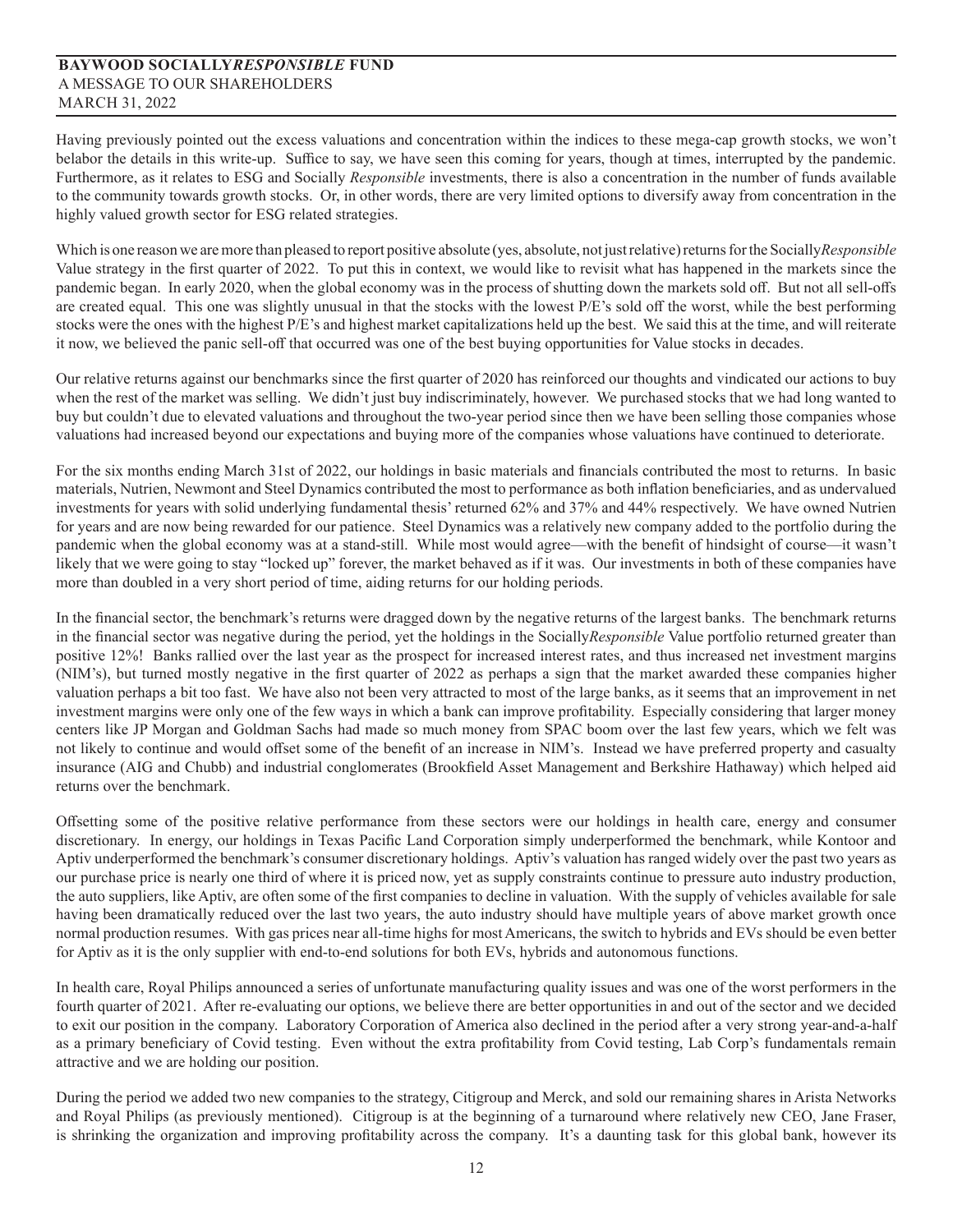#### **BAYWOOD SOCIALLY***RESPONSIBLE* **FUND** A MESSAGE TO OUR SHAREHOLDERS MARCH 31, 2022

valuation, by far amongst the lowest in its peer group, more than compensates for the time required for such a turnaround (as does its dividend yield at ~4%). Arista, meanwhile, outperformed our expectations, both fundamentally and from a valuation perspective and reached a point where its valuation was not discounting any slowing growth from the large cloud providers. We believe that there has been a pull-forward in technology spending since the pandemic began whereby companies had to increase spending to improve bandwidth so we can all work from home, pulling in revenues from the future. Growth rates are likely to decline from this accelerated revenue growth and is a major contributor to this preference shift from growth to value stocks as the market is beginning to realize the growth rates are unsustainable.

With, so many changes having taken place in the economy, the market and our individual lives over the last two years it would be prudent to exercise a great deal of caution going forward. The market has priced in a lot of these changes, but in many cases, as the market is wont to do, they have been pushed to an extreme. The first quarter of 2022, in our opinion, is a reflection of the very beginning reversal of this extreme and with very few options for Value stocks in the ESG market, we believe now is the time for the Socially*Responsible* Value strategy.

*Current and future portfolio holdings are subject to change and risk. Fund holdings and sector allocations are subject to change at any time and are not recommendations to buy or sell any security. Please see the Schedule of Investments in this report for a complete list of Fund holdings* 

\_\_\_\_\_\_\_\_\_\_\_\_\_\_\_\_\_\_\_\_\_\_\_\_\_\_\_\_\_\_\_\_\_\_\_\_\_\_\_\_\_\_\_\_\_\_\_\_\_\_\_\_\_\_\_\_\_\_\_\_\_\_\_\_\_\_\_\_\_\_\_\_\_\_\_\_

*The Morningstar Category is used to compare fund performance to its peers. It is not possible to invest directly into an index or category. Past performance is no guarantee of future results.* 

*Risk Considerations: Mutual fund investing involves risk, including the possible loss of principal. Socially responsible investment criteria may limit the number of investment opportunities available to the Fund or it may invest a larger portion of its assets in certain sectors which could be more sensitive to market conditions, economic, regulatory and environmental developments. These factors could negatively impact the Fund's returns. The Fund primarily invests in undervalued securities, which may not appreciate in value as anticipated by the Advisor or remain undervalued for longer than anticipated. The Fund may invest in American Depositary Receipts (ADRs), which involves risks relating to political, economic or regulatory conditions in foreign countries and may cause greater volatility and less liquidity. The Fund may also invest in convertible securities and preferred stock, which may be adversely affected as interest rates rise.*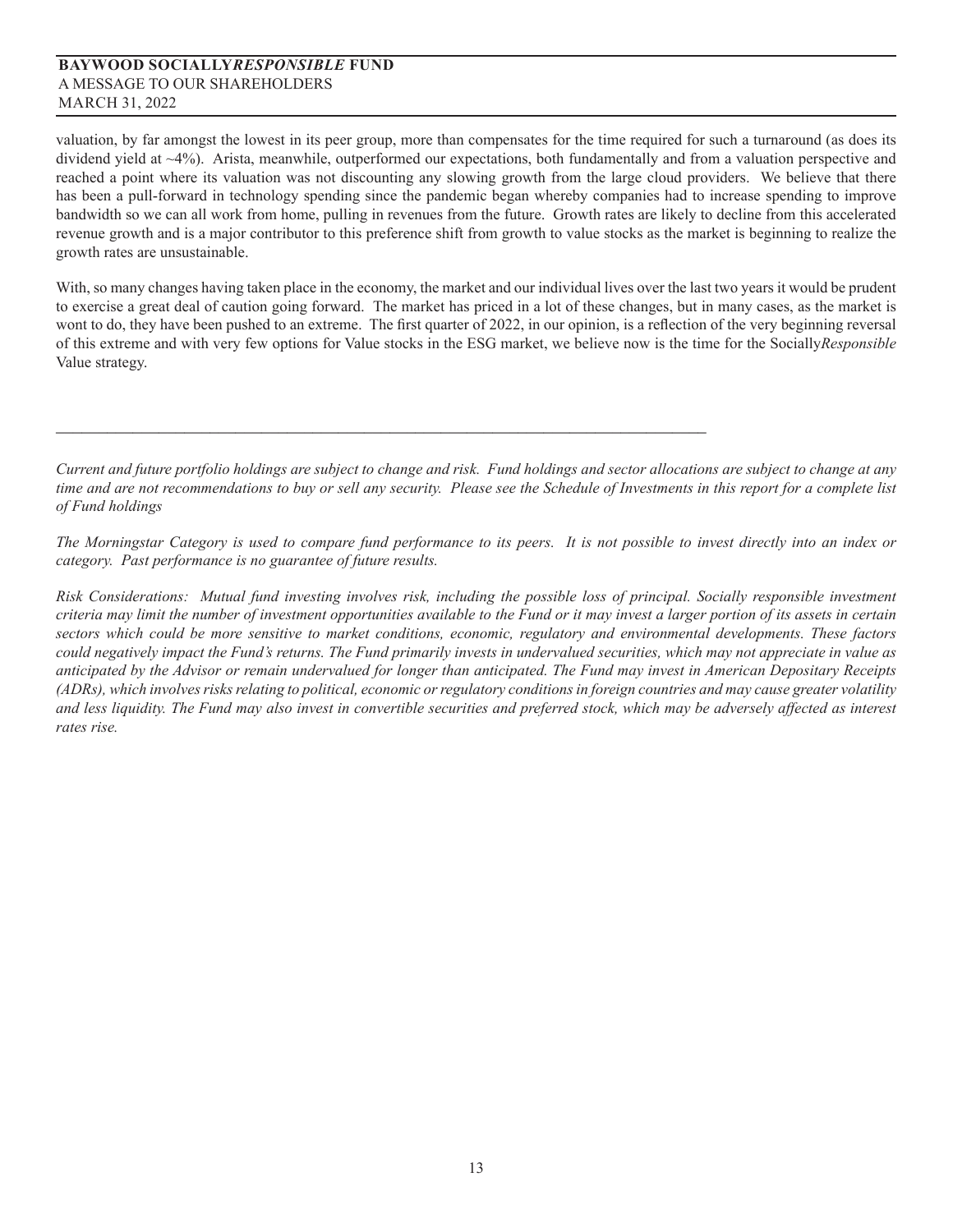#### **BAYWOOD SOCIALLY***RESPONSIBLE* **FUND** PERFORMANCE CHART AND ANALYSIS MARCH 31, 2022

The following chart reflects the change in the value of a hypothetical \$10,000 investment, including reinvested dividends and distributions, in the Baywood Socially*Responsible* Fund (the "Fund") compared with the performance of the benchmark, Morningstar U.S. Large Value TR Index, since inception. The Morningstar US Large Value TR Index measures the performance of large-cap stocks with relatively low prices given anticipated per share earnings, book value, cash flow, sales and dividends. The total return of the index includes the reinvestment of dividends and income. The total return of the Fund includes operating expenses that reduce returns, while the total return of the index does not include expenses. The Fund is professionally managed, while the index is unmanaged and is not available for investment.



**Comparison of Change in Value of a \$10,000 Investment Baywood Socially***Responsible* **Fund vs. Morningstar US Large Value TR Index**

| <b>Average Annual Total Returns</b> |                 |                  |                 | <b>Since Inception</b> |
|-------------------------------------|-----------------|------------------|-----------------|------------------------|
| <b>Periods Ended March 31, 2022</b> | <b>One Year</b> | <b>Five Year</b> | <b>Ten Year</b> | 01/03/05               |
| Baywood Socially Responsible Fund   | 13.70%          | $1.02\%$         | 9.79%           | 6.63%                  |
| Morningstar US Large Value TR Index | $12.12\%$       | $10.26\%$        | $11.14\%$       | 7.57%                  |

\*Performance for Institutional Shares for periods prior to January 8, 2016, reflects the performance and expenses of City National Rochdale Socially Responsible Equity Fund, a series of City National Rochdale Funds (the "Predecessor Fund").

*Performance data quoted represents past performance and is no guarantee of future results. Current performance may be lower or higher than the performance data quoted. Investment return and principal value will fluctuate so that shares, when redeemed, may be worth more or less than original cost. As stated in the Fund's prospectus, the annual operating expense ratio (gross) is 3.76%. However, the Fund's advisor has contractually agreed to waive its fee and/or reimburse Fund expenses to limit Total Annual Fund Operating Expenses After Fee Waiver and/or Expense Reimbursement (excluding all taxes, interest, portfolio transaction expenses, acquired fund fees and expenses, proxy expenses and extraordinary expenses) to 0.89%, through January 31, 2023 (the "Expense Cap"). The Expense Cap may be raised or eliminated only with the consent of the Board of Trustees. The advisor may be reimbursed by the Fund for fees waived and expenses reimbursed by the advisor pursuant to the Expense Cap if such payment is made within three years of the fee waiver or expense reimbursement and does not cause the Total Annual Fund Operating Expenses After Fee Waiver and/ or Expense Reimbursement to exceed the lesser of (i) the then-current Expense Cap and (ii) the Expense Cap in place at the time the fees/expenses were waived/reimbursed. Total Annual Fund Operating Expenses After Fee Waiver and/or Expense Reimbursement will increase if exclusions from the Expense Cap apply. During the period, certain fees were waived and/or expenses reimbursed; otherwise, returns would have been lower. The performance table and graph do not reflect the deduction of taxes that a shareholder would pay on Fund distributions or the redemption of Fund shares. Returns greater than one year are annualized. For the most recent month-end performance, please call (855) 409-2297.*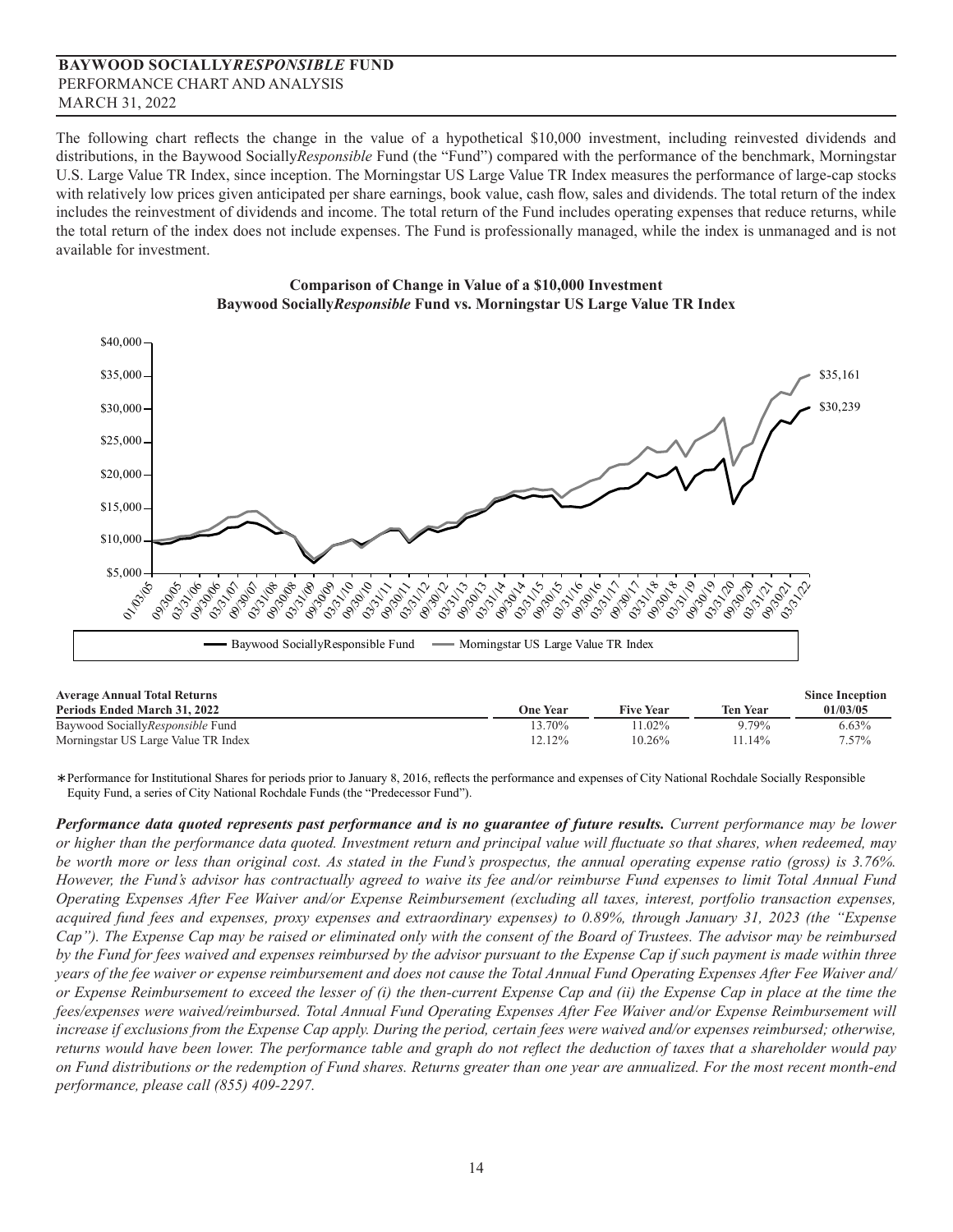#### **BAYWOOD SOCIALLY***RESPONSIBLE* **FUND** SCHEDULE OF INVESTMENTS MARCH 31, 2022

| <b>Shares</b>                        | <b>Security Description</b>                                     | Value              |
|--------------------------------------|-----------------------------------------------------------------|--------------------|
| Common Stock - 96.7%                 |                                                                 |                    |
| <b>Basic Materials - 7.8%</b>        |                                                                 |                    |
|                                      | 1,000 International Flavors & Fragrances, Inc.                  | \$<br>131,330      |
|                                      | 1,200 Newmont Corp.                                             | 95,340             |
|                                      | 1,900 Nutrien, Ltd.                                             | 197,581            |
| 500                                  | Packaging Corp. of America                                      | 78,055             |
| 700                                  | Steel Dynamics, Inc.                                            | 58,401             |
|                                      |                                                                 | 560,707            |
|                                      | Capital Goods / Industrials - 5.1%                              |                    |
|                                      | 450 Cummins, Inc.                                               | 92,300             |
|                                      | 1,100 ManpowerGroup, Inc.                                       | 103,312            |
| 5,000                                | nVent Electric PLC                                              | 173,900<br>369,512 |
| <b>Communication Services - 7.0%</b> |                                                                 |                    |
|                                      | 3,800 Comcast Corp., Class A                                    | 177,916            |
|                                      | 1,000 The Walt Disney Co. (a)                                   | 137,160            |
| 3,800                                | Verizon Communications, Inc.                                    | 193,572            |
|                                      |                                                                 | 508,648            |
| <b>Consumer Discretionary - 5.8%</b> |                                                                 |                    |
| 700                                  | Aptiv PLC <sup>(a)</sup>                                        | 83,797             |
|                                      | 1,100 Genuine Parts Co.                                         | 138,622            |
| 4,800                                | Kontoor Brands, Inc.                                            | 198,480            |
|                                      |                                                                 | 420,899            |
| <b>Consumer Staples - 4.7%</b>       | 1,600 Mondelez International, Inc., Class A                     | 100,448            |
|                                      | 500 PepsiCo., Inc.                                              | 83,690             |
| 3,900                                | The Kraft Heinz Co.                                             | 153,621            |
|                                      |                                                                 | 337,759            |
| Energy - $7.4\%$                     |                                                                 |                    |
| 2,600                                | Devon Energy Corp.                                              | 153,738            |
|                                      | 5,500 Kinder Morgan, Inc.                                       | 104,005            |
| 2,100                                | Schlumberger NV                                                 | 86,751             |
| 140                                  | Texas Pacific Land Corp.                                        | 189,295            |
|                                      |                                                                 | 533,789            |
| Financials - 23.7%                   |                                                                 |                    |
|                                      | 3,300 Air Lease Corp.                                           | 147,345            |
|                                      | 1,300 American Express Co.                                      | 243,100            |
|                                      | 4,300 American International Group, Inc.                        | 269,911            |
|                                      | 2,300 Bank of America Corp.                                     | 94,806             |
|                                      | 500 Berkshire Hathaway, Inc., Class B (a)                       | 176,455            |
| 4,683                                | 1,600 BOK Financial Corp.<br>Brookfield Asset Management, Inc., | 150,320            |
|                                      | Class A                                                         | 264,918            |
| 500                                  | Chubb, Ltd.                                                     | 106,950            |
| 1,700                                | Citigroup, Inc.                                                 | 90,780             |
| 700                                  | CME Group, Inc.                                                 | 166,502            |
|                                      |                                                                 | 1,711,087          |
| Health Care - 15.4%                  |                                                                 |                    |
| 400                                  | Amgen, Inc.                                                     | 96,728             |
| 1,200                                | AstraZeneca PLC, ADR                                            | 79,608             |
|                                      | 850 Becton Dickinson and Co.                                    | 226,100            |
|                                      | 2,600 Cardinal Health, Inc.                                     | 147,420            |
| 450                                  | Laboratory Corp. of America Holdings <sup>(a)</sup>             | 118,647            |
| 900                                  | Medtronic PLC                                                   | 99,855             |
| 1,600                                | Merck & Co., Inc.                                               | 131,280            |
| 300                                  | Regeneron Pharmaceuticals, Inc. (a)                             | 209,526            |
| Real Estate - 2.8%                   |                                                                 | 1,109,164          |
| 2,934                                | Realty Income Corp. REIT                                        | 203,326            |
| Technology - 11.0%                   |                                                                 |                    |
| 2,600                                | Cisco Systems, Inc.                                             | 144,976            |
| 4,500                                | Corning, Inc.                                                   | 166,095            |
| 1,100                                | International Business Machines Corp.                           | 143,022            |
| 1,300                                | NetApp, Inc.                                                    | 107,900            |
| 700                                  | NXP Semiconductors NV                                           | 129,556            |

| <b>Shares</b>                   | <b>Security Description</b>                      |   | Value     |
|---------------------------------|--------------------------------------------------|---|-----------|
| Technology - 11.0% (continued)  |                                                  |   |           |
|                                 | 800 TE Connectivity, Ltd.                        | S | 104,784   |
|                                 |                                                  |   | 796,333   |
| Transportation - 6.0%           |                                                  |   |           |
|                                 | 20,300 Atlas Corp.                               |   | 298,004   |
| 500                             | Union Pacific Corp.                              |   | 136,605   |
|                                 |                                                  |   | 434,609   |
|                                 | Total Common Stock (Cost \$4,939,695)            |   | 6,985,833 |
| <b>Shares</b>                   | <b>Security Description</b>                      |   | Value     |
| <b>Money Market Fund - 3.2%</b> |                                                  |   |           |
|                                 | 230,800 First American Government Obligations    |   |           |
|                                 | Fund, Class X, 0.19% (b)                         |   |           |
|                                 | (Cost \$230,800)                                 |   | 230,800   |
|                                 | Investments, at value - 99.9% (Cost \$5,170,495) | S | 7,216,633 |
|                                 | Other Assets & Liabilities, Net - 0.1%           |   | 9,335     |
| <b>Net Assets - 100.0%</b>      |                                                  |   | 7,225,968 |

| <b>ADR</b>  | American Depositary Receipt                                                                                           |
|-------------|-----------------------------------------------------------------------------------------------------------------------|
| PLC         | Public Limited Company                                                                                                |
| <b>REIT</b> | Real Estate Investment Trust                                                                                          |
| (a)         | Non-income producing security.                                                                                        |
| (b)         | Dividend yield changes daily to reflect current market conditions. Rate<br>was the quoted yield as of March 31, 2022. |
|             | The following is a manual of the industry of the college of the Tradity of the community of the                       |

The following is a summary of the inputs used to value the Fund's instruments as of March 31, 2022.

The inputs or methodology used for valuing securities are not necessarily an indication of the risks associated with investing in those securities. For more information on valuation inputs, and their aggregation into the levels used in the table below, please refer to the Security Valuation section in Note 2 of the accompanying Notes to Financial Statements.

|                                               | <b>Investments in</b> |
|-----------------------------------------------|-----------------------|
| <b>Valuation Inputs</b>                       | <b>Securities</b>     |
| Level 1 - Quoted Prices                       | 6,985,833             |
| Level 2 - Other Significant Observable Inputs | 230,800               |
| Level 3 - Significant Unobservable Inputs     |                       |
| Total                                         | 7,216,633             |

The Level 1 value displayed in this table is Common Stock. The Level 2 value displayed in this table is a Money Market Fund. Refer to this Schedule of Investments for a further breakout of each security by industry.

# **PORTFOLIO HOLDINGS**

| % of Total Investments        |         |
|-------------------------------|---------|
| <b>Basic Materials</b>        | 7.8%    |
| Capital Goods / Industrials   | 5.1%    |
| <b>Communication Services</b> | 7.1%    |
| <b>Consumer Discretionary</b> | 5.8%    |
| Consumer Staples              | 4.7%    |
| Energy                        | 7.4%    |
| Financials                    | 23.7%   |
| Health Care                   | 15.4%   |
| Real Estate                   | 2.8%    |
| Technology                    | 11.0%   |
| Transportation                | $6.0\%$ |
| Money Market Fund             | $3.2\%$ |
|                               | 100.0%  |
|                               |         |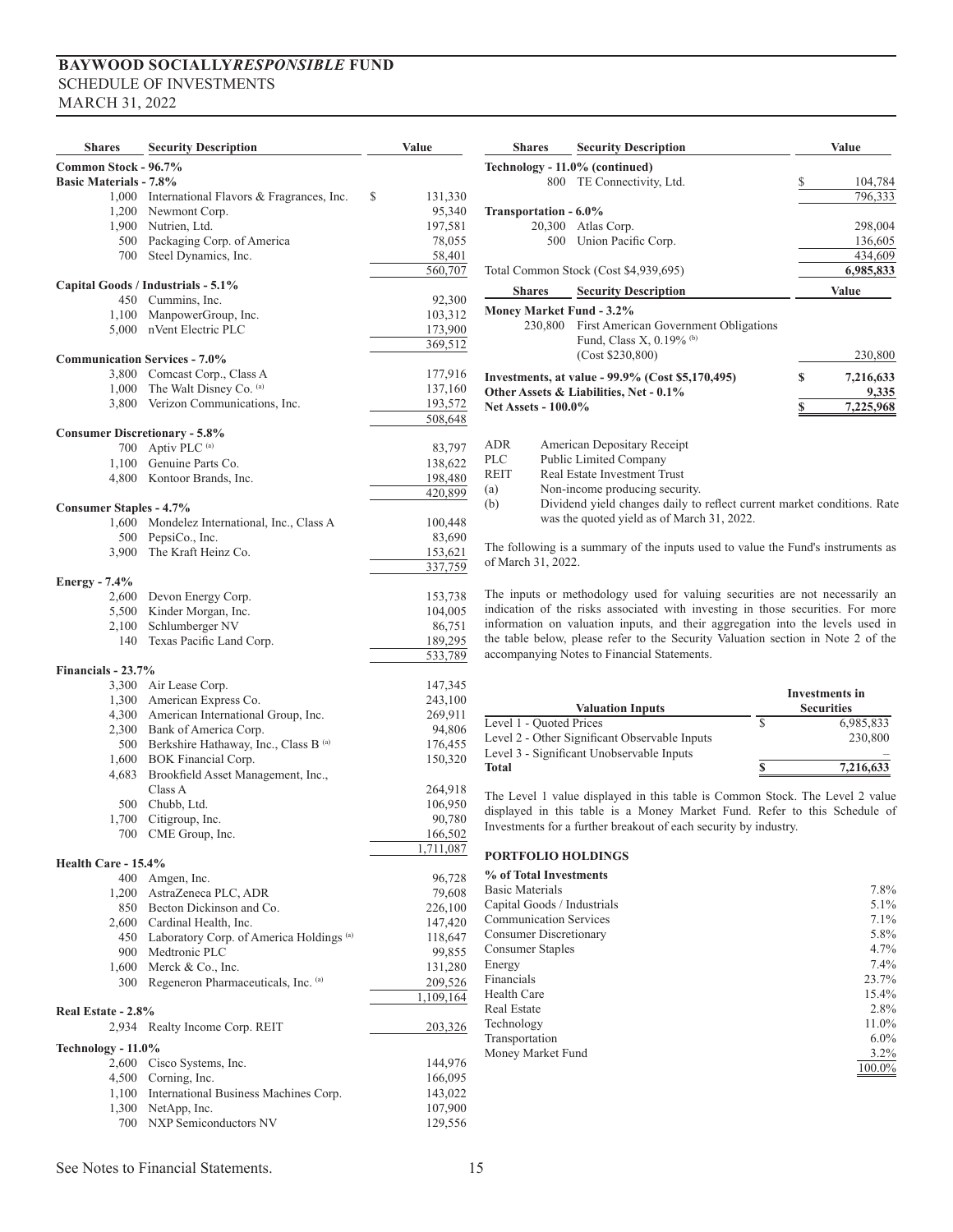| <b>ASSETS</b>                                                                      |              |           |
|------------------------------------------------------------------------------------|--------------|-----------|
| Investments, at value (Cost \$5,170,495)                                           | $\mathbb{S}$ | 7,216,633 |
| Receivables:                                                                       |              |           |
| Fund shares sold                                                                   |              | 1,958     |
| Dividends                                                                          |              | 9,778     |
| From investment advisor                                                            |              | 7,951     |
| Trustees' fees and expenses                                                        |              |           |
| Prepaid expenses                                                                   |              | 13,437    |
| <b>Total Assets</b>                                                                |              | 7,249,764 |
| <b>LIABILITIES</b>                                                                 |              |           |
| Payables:                                                                          |              |           |
| Fund shares redeemed                                                               |              | 108       |
| Accrued Liabilities:                                                               |              |           |
| Fund services fees                                                                 |              | 5,324     |
| Other expenses                                                                     |              | 18,364    |
| <b>Total Liabilities</b>                                                           |              | 23,796    |
| <b>NET ASSETS</b>                                                                  |              | 7,225,968 |
| <b>COMPONENTS OF NET ASSETS</b>                                                    |              |           |
| Paid-in capital                                                                    | \$           | 4,942,261 |
| Distributable earnings                                                             |              | 2,283,707 |
| <b>NET ASSETS</b>                                                                  |              | 7,225,968 |
| <b>SHARES OF BENEFICIAL INTEREST AT NO PAR VALUE (UNLIMITED SHARES AUTHORIZED)</b> |              | 480,794   |
| NET ASSET VALUE, OFFERING AND REDEMPTION PRICE PER SHARE                           |              | 15.03     |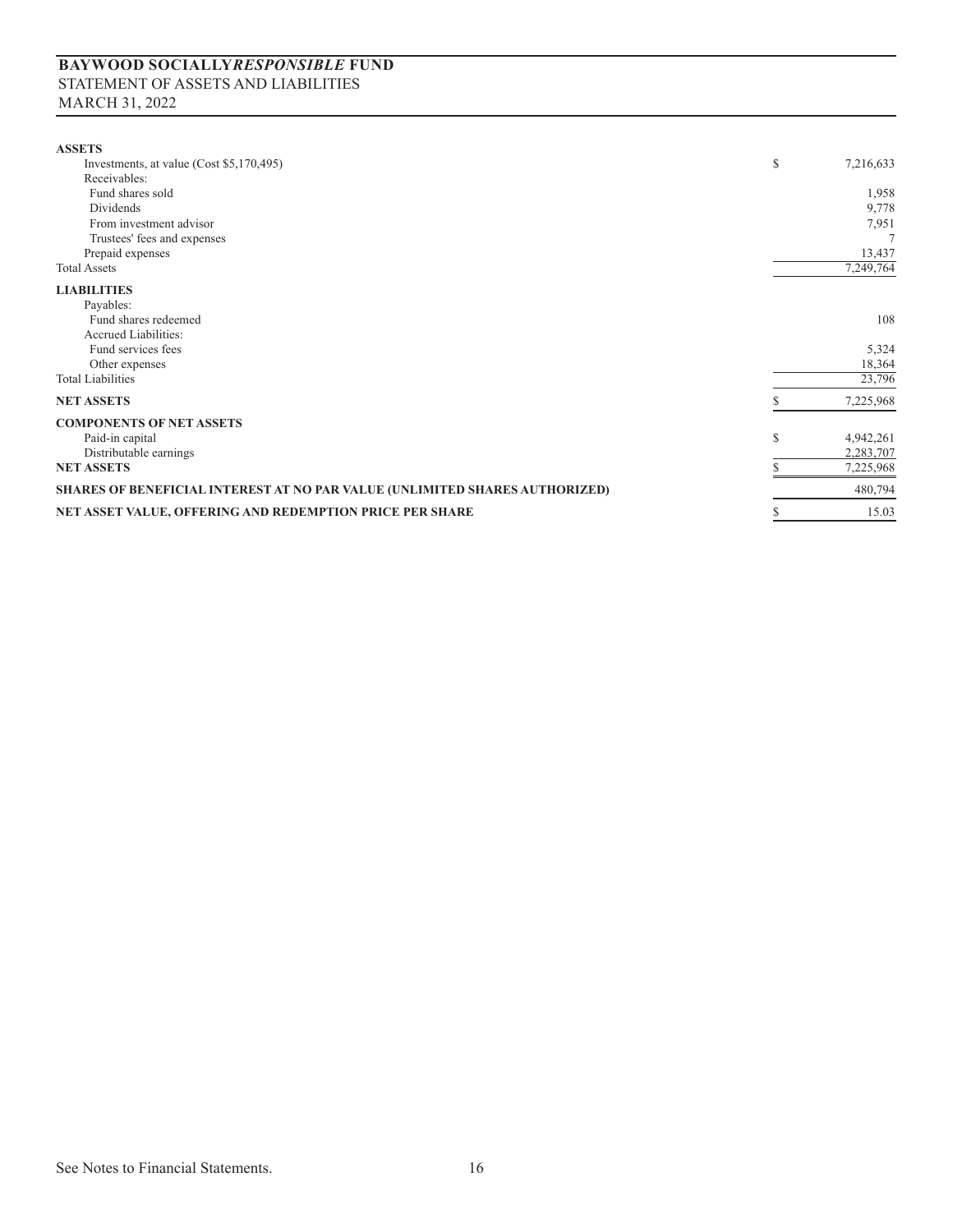#### **INVESTMENT INCOME**

| INVESTMENT INCOME                                                   |           |
|---------------------------------------------------------------------|-----------|
| Dividend income (Net of foreign withholding taxes of \$1,021)       | 89,506    |
| Total Investment Income                                             | 89,506    |
| <b>EXPENSES</b>                                                     |           |
| Investment advisor fees                                             | 24,675    |
| Fund services fees                                                  | 32,573    |
| Transfer agent fees                                                 | 9,130     |
| Custodian fees                                                      | 2,511     |
| Registration fees                                                   | 10,639    |
| Professional fees                                                   | 16,532    |
| Trustees' fees and expenses                                         | 2,347     |
| Other expenses                                                      | 15,499    |
| <b>Total Expenses</b>                                               | 113,906   |
| Fees waived and expenses reimbursed                                 | (82, 533) |
| Net Expenses                                                        | 31,373    |
| <b>NET INVESTMENT INCOME</b>                                        | 58,133    |
| NET REALIZED AND UNREALIZED GAIN (LOSS)                             |           |
| Net realized gain on investments                                    | 292,371   |
| Net change in unrealized appreciation (depreciation) on investments | 238,369   |
| <b>NET REALIZED AND UNREALIZED GAIN</b>                             | 530,740   |
| <b>INCREASE IN NET ASSETS RESULTING FROM OPERATIONS</b>             | 588,873   |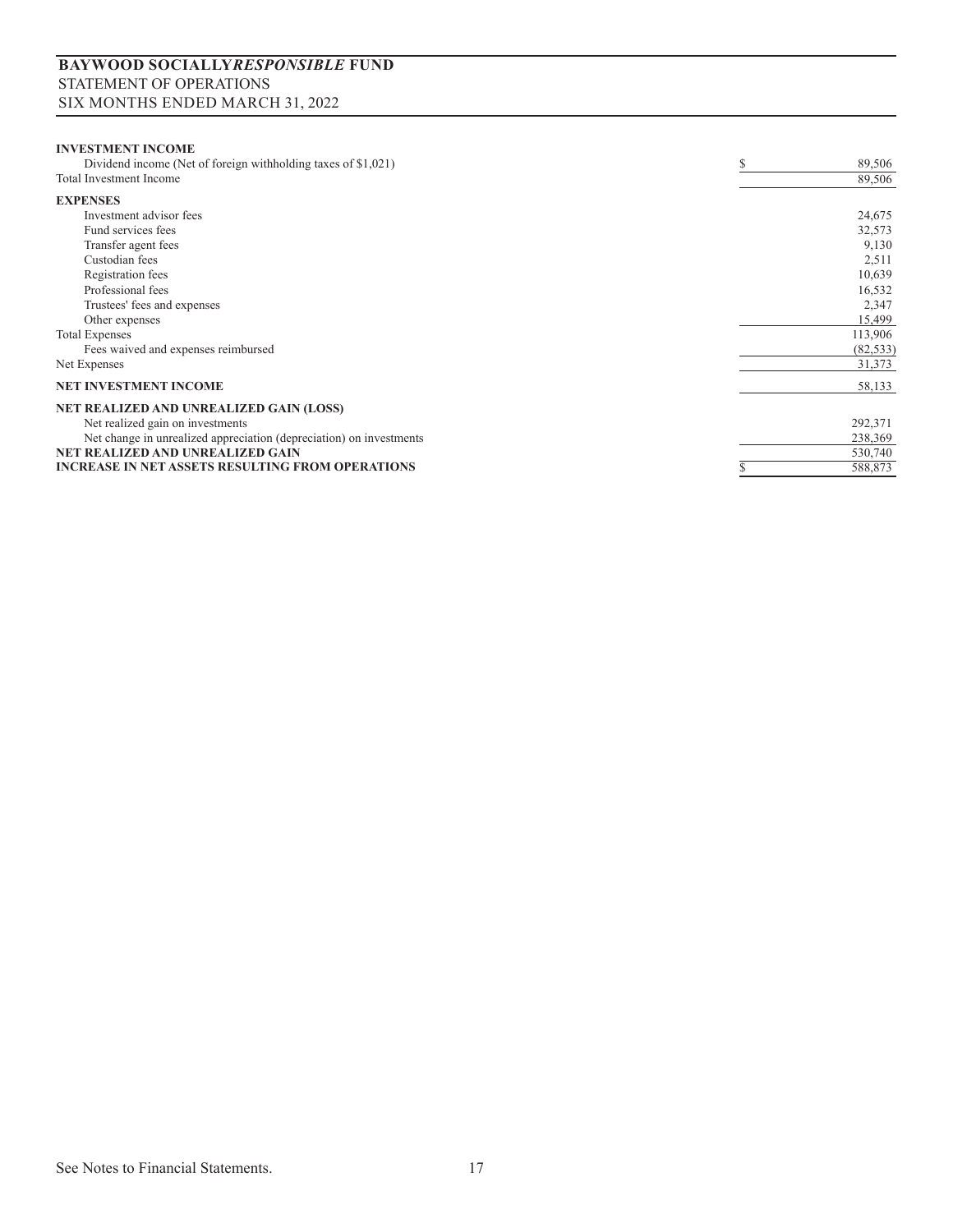#### **BAYWOOD SOCIALLY***RESPONSIBLE* **FUND** STATEMENTS OF CHANGES IN NET ASSETS

**For the Six Months Ended March 31, 2022 For the Year Ended September 30, 2021 OPERATIONS** Net investment income  $\begin{array}{cccc} 8 & 58,133 & 8 & 75,418 \\ \text{Net realized gain} & & & 292,371 & 202,985 \end{array}$ Net realized gain Net change in unrealized appreciation (depreciation) <br>ase in Net Assets Resulting from Operations <br>1,706,104 1,706,104 Increase in Net Assets Resulting from Operations **DISTRIBUTIONS TO SHAREHOLDERS** Total Distributions Paid (248,294) (94,786) **CAPITAL SHARE TRANSACTIONS** Sale of shares 2,056,628 and 2,056,628 and 2,056,628 Reinvestment of distributions 246,544 94,123<br>Redemption of shares (245,175) (621,975) (621,975) Redemption of shares (245,175) (621,975) (621,975) (621,975) (621,975) (621,975) (621,975) (621,975) (621,975) Increase in Net Assets from Capital Share Transactions 119,070 1,528,776 1 19,070 1,528,776 1,528,776 1,528,776 1,528,776 1,528,776 1,528,776 1,528,776 1,528,776 1,528,776 1,528,776 1,528,776 1,528,776 1,528,776 1,528,776 Increase in Net Assets 459,649 **NET ASSETS** Beginning of Period **6,766,319** 3,626,225<br>
End of Period **6** 6,766,319 5 6,766,319 End of Period  $\qquad \qquad$  6,766,319 **SHARE TRANSACTIONS** Sale of shares 157,203 157,203 Reinvestment of distributions 17,030 7,174 Redemption of shares  $(16,731)$   $(47,959)$ Increase in Shares  $\overline{\qquad \qquad }$  8,219  $\overline{\qquad \qquad }$  116,418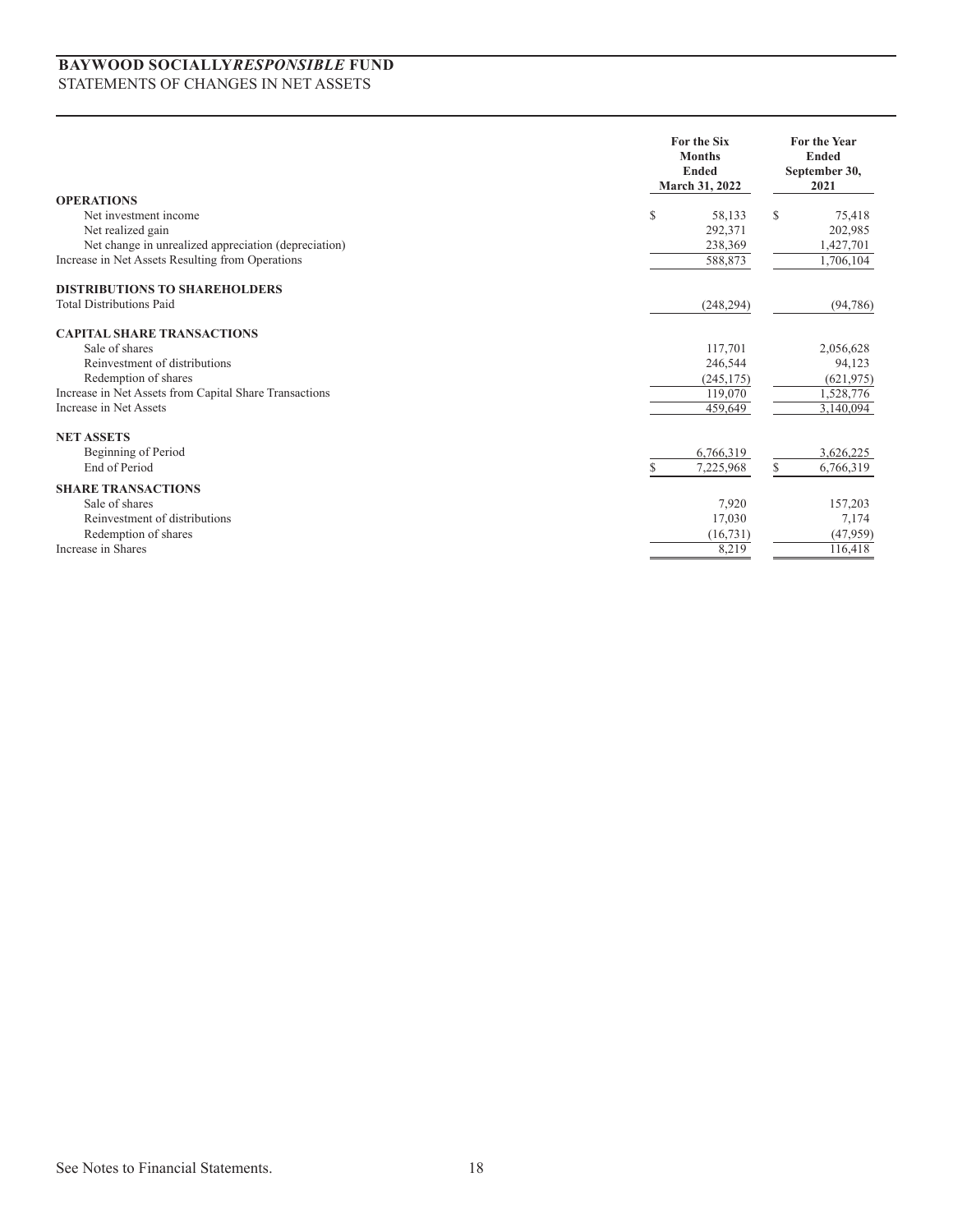These financial highlights reflect selected data for a share outstanding throughout each period.

|                                             |    | For the Six                                  | For the Years Ended September 30, |          |   |            |    |            |    |        |     |        |
|---------------------------------------------|----|----------------------------------------------|-----------------------------------|----------|---|------------|----|------------|----|--------|-----|--------|
|                                             |    | <b>Months Ended</b><br><b>March 31, 2022</b> |                                   | 2021     |   | 2020       |    | 2019       |    | 2018   |     | 2017   |
| <b>INSTITUTIONAL SHARES</b>                 |    |                                              |                                   |          |   |            |    |            |    |        |     |        |
| <b>NET ASSET VALUE, Beginning of Period</b> | S  | 14.32                                        |                                   | 10.18    |   | 11.21      | S  | 12.60      |    | 11.43  |     | 10.15  |
| <b>INVESTMENT OPERATIONS</b>                |    |                                              |                                   |          |   |            |    |            |    |        |     |        |
| Net investment income (a)                   |    | 0.12                                         |                                   | 0.18     |   | 0.15       |    | 0.18       |    | 0.12   |     | 0.10   |
| Net realized and unrealized gain (loss)     |    | 1.11                                         |                                   | 4.19     |   | (0.90)     |    | (0.53)     |    | 1.31   |     | 1.33   |
| Total from Investment Operations            |    | 1.23                                         |                                   | 4.37     |   | (0.75)     |    | (0.35)     |    | 1.43   |     | 1.43   |
| <b>DISTRIBUTIONS TO SHAREHOLDERS FROM</b>   |    |                                              |                                   |          |   |            |    |            |    |        |     |        |
| Net investment income                       |    | (0.10)                                       |                                   | (0.14)   |   | (0.15)     |    | (0.16)     |    | (0.10) |     | (0.15) |
| Net realized gain                           |    | (0.42)                                       |                                   | (0.09)   |   | (0.13)     |    | (0.88)     |    | (0.16) |     |        |
| <b>Total Distributions to Shareholders</b>  |    | (0.52)                                       |                                   | (0.23)   |   | (0.28)     |    | (1.04)     |    | (0.26) |     | (0.15) |
| NET ASSET VALUE, End of Period              |    | 15.03                                        | \$                                | 14.32    |   | 10.18      | S  | 11.21      | S. | 12.60  | \$. | 11.43  |
| <b>TOTAL RETURN</b>                         |    | $8.77\%$ (b)                                 |                                   | 43.10%   |   | $(6.67)\%$ |    | $(1.79)\%$ |    | 12.66% |     | 14.18% |
| <b>RATIOS/SUPPLEMENTARY DATA</b>            |    |                                              |                                   |          |   |            |    |            |    |        |     |        |
| Net Assets at End of Year (000s omitted)    | \$ | 7,226                                        | S                                 | 6,766    | S | 3,626      | \$ | 3,824      | S. | 1,699  | S   | 5,404  |
| Ratios to Average Net Assets:               |    |                                              |                                   |          |   |            |    |            |    |        |     |        |
| Net investment income                       |    | $1.65\%$ (c)                                 |                                   | 1.31%    |   | 1.45%      |    | 1.60%      |    | 1.01%  |     | 0.92%  |
| Net expenses                                |    | $0.89\%$ (c)                                 |                                   | $0.89\%$ |   | $0.89\%$   |    | 0.89%      |    | 0.89%  |     | 0.89%  |
| Gross expenses (d)                          |    | $3.23\%$ (c)                                 |                                   | 3.76%    |   | 5.10%      |    | 5.78%      |    | 3.03%  |     | 2.64%  |
| <b>PORTFOLIO TURNOVER RATE</b>              |    | $10\%$ (b)                                   |                                   | 15%      |   | 30%        |    | 33%        |    | 31%    |     | 42%    |

(a) Calculated based on average shares outstanding during each period.

(b) Not annualized.

(c) Annualized.

(d) Reflects the expense ratio excluding any waivers and/or reimbursements.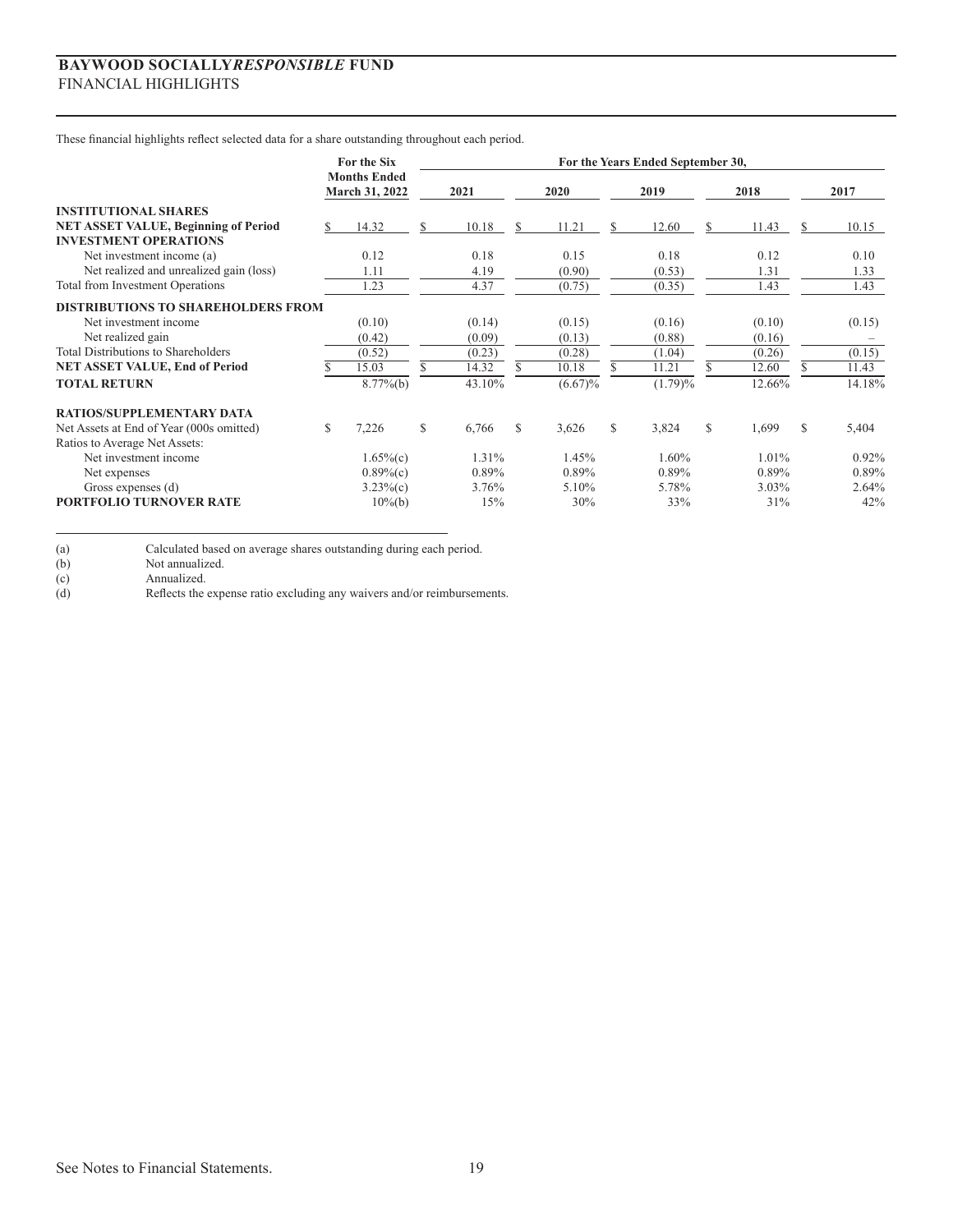#### **BAYWOOD FUNDS** NOTES TO FINANCIAL STATEMENTS MARCH 31, 2022

#### **Note 1. Organization**

Baywood Value*Plus* Fund and Baywood Socially*Responsible* Fund (individually, a "Fund" and collectively, the "Funds") are diversified portfolios of Forum Funds II (the "Trust"). The Trust is a Delaware statutory trust that is registered as an open-end, management investment company under the Investment Company Act of 1940, as amended (the "Act"). Under its Trust Instrument, the Trust is authorized to issue an unlimited number of each Fund's shares of beneficial interest without par value. The Baywood Value*Plus* Fund commenced operations on December 2, 2013, through a reorganization of a collective investment trust into the Baywood Value*Plus* Fund. The collective investment trust was previously managed by the Baywood Value*Plus* Fund's Advisor and portfolio management team. This collective investment trust was organized and commenced operations on June 27, 2008. The Baywood Value*Plus* Fund currently offers Institutional Shares. The Baywood Value*Plus* Fund seeks to achieve long-term capital appreciation by investing in undervalued equity securities. The Baywood Socially*Responsible* Fund commenced operations on January 3, 2005. The Baywood Socially*Responsible* Fund currently offers Institutional Shares. The Baywood Socially*Responsible* Fund seeks to provide long-term capital growth.

On December 7, 2015, at a special meeting of shareholders of Baywood Socially*Responsible* Fund, formerly City National Rochdale Socially *Responsible* Equity Fund, a series of City National Rochdale Funds (the "Predecessor Fund"), the shareholders approved a proposal to reorganize the Predecessor Fund into the Baywood Socially*Responsible* Fund, a newly created series of the Forum Funds II. The Predecessor Fund was sub-advised by the Fund's Advisor, SKBA Capital Management, LLC, with the same portfolio managers as the Baywood Socially*Responsible* Fund. The Baywood Socially*Responsible* Fund is managed in a manner that is in all material respects equivalent to the management of the Predecessor Fund, including the investment objective, strategies, guidelines and restrictions. The primary purpose of the reorganization was to move the Predecessor Fund to a newly created series of Forum Funds II. As a result of the reorganization, the Baywood Socially*Responsible* Fund is now operating under the supervision of the Trust's board of trustees. On January 8, 2016, the Baywood Socially*Responsible* Fund acquired all of the assets, subject to liabilities, of the Predecessor Fund. The shares of the Predecessor Fund were, in effect, exchanged on a tax-free basis for Shares of the Baywood Socially*Responsible* Fund with the same aggregate value. No commission or other transactional fees were imposed on shareholders in connection with the tax-free exchange of their shares.

On June 14, 2019, the Trust's Board of Trustees approved the conversion of the outstanding shares of the Funds' Investor Shares, in a tax-free exchange into shares of the Funds' Institutional Shares and the closure of the Investor Shares to new investments. On August 19, 2019, each shareholder of the Funds' Investor Shares received Institutional Shares in a dollar amount equal to their investment in the Investor Shares as of that date.

#### **Note 2. Summary of Significant Accounting Policies**

The Funds are investment companies and follow accounting and reporting guidance under Financial Accounting Standards Board Accounting Standards Codification Topic 946, "Financial Services – Investment Companies." These financial statements are prepared in accordance with accounting principles generally accepted in the United States of America ("GAAP"), which require management to make estimates and assumptions that affect the reported amounts of assets and liabilities, the disclosure of contingent liabilities at the date of the financial statements, and the reported amounts of increases and decreases in net assets from operations during the fiscal period. Actual amounts could differ from those estimates. The following summarizes the significant accounting policies of each Fund:

**Security Valuation** – Securities are valued at market prices using the last quoted trade or official closing price from the principal exchange where the security is traded, as provided by independent pricing services on each Fund business day. In the absence of a last trade, securities are valued at the mean of the last bid and ask price provided by the pricing service. Shares of non-exchange traded open-end mutual funds are valued at net asset value ("NAV"). Short-term investments that mature in sixty days or less may be valued at amortized cost.

Each Fund values its investments at fair value pursuant to procedures adopted by the Trust's Board of Trustees (the "Board") if (1) market quotations are not readily available or (2) the Advisor, as defined in Note 3, believes that the values available are unreliable. The Trust's Valuation Committee, as defined in each Fund's registration statement, performs certain functions as they relate to the administration and oversight of each Fund's valuation procedures. Under these procedures, the Valuation Committee convenes on a regular and ad hoc basis to review such investments and considers a number of factors, including valuation methodologies and significant unobservable inputs, when arriving at fair value.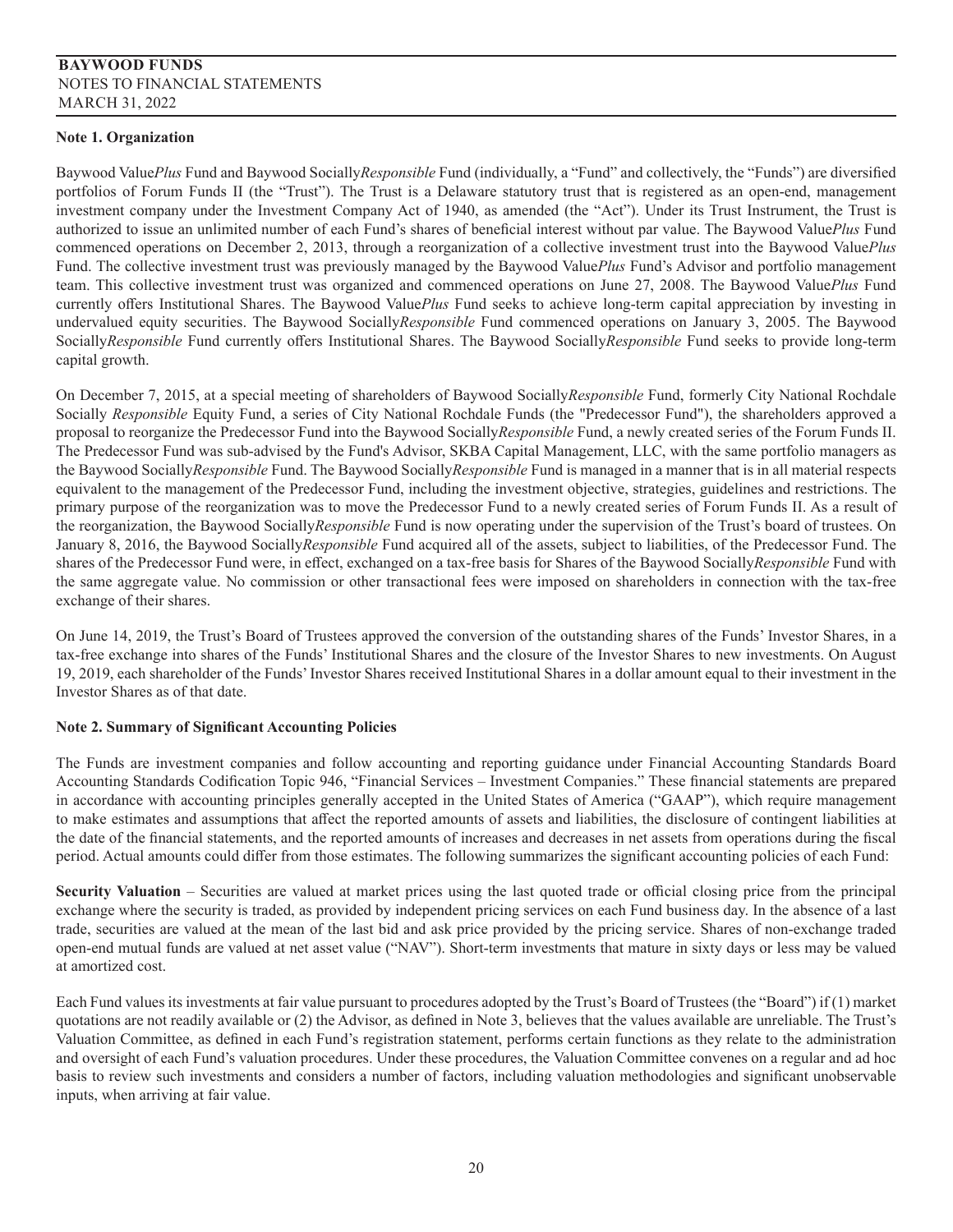#### **BAYWOOD FUNDS** NOTES TO FINANCIAL STATEMENTS MARCH 31, 2022

The Valuation Committee may work with the Advisor to provide valuation inputs. In determining fair valuations, inputs may include market-based analytics that may consider related or comparable assets or liabilities, recent transactions, market multiples, book values and other relevant investment information. Advisor inputs may include an income-based approach in which the anticipated future cash flows of the investment are discounted in determining fair value. Discounts may also be applied based on the nature or duration of any restrictions on the disposition of the investments. The Valuation Committee performs regular reviews of valuation methodologies, key inputs and assumptions, disposition analysis and market activity.

Fair valuation is based on subjective factors and, as a result, the fair value price of an investment may differ from the security's market price and may not be the price at which the asset may be sold. Fair valuation could result in a different NAV than a NAV determined by using market quotes.

GAAP has a three-tier fair value hierarchy. The basis of the tiers is dependent upon the various "inputs" used to determine the value of each Fund's investments. These inputs are summarized in the three broad levels listed below:

Level 1 - Quoted prices in active markets for identical assets and liabilities.

Level 2 - Prices determined using significant other observable inputs (including quoted prices for similar securities, interest rates, prepayment speeds, credit risk, etc.). Short-term securities with maturities of sixty days or less are valued at amortized cost, which approximates market value, and are categorized as Level 2 in the hierarchy. Municipal securities, long-term U.S. government obligations and corporate debt securities are valued in accordance with the evaluated price supplied by a pricing service and generally categorized as Level 2 in the hierarchy. Other securities that are categorized as Level 2 in the hierarchy include, but are not limited to, warrants that do not trade on an exchange, securities valued at the mean between the last reported bid and ask quotation and international equity securities valued by an independent third party with adjustments for changes in value between the time of the securities' respective local market closes and the close of the U.S. market.

Level 3 - Significant unobservable inputs (including each Fund's own assumptions in determining the fair value of investments).

The aggregate value by input level, as of March 31, 2022, for each Fund's investments is included at the end of each Fund's Schedule of Investments.

**Security Transactions, Investment Income and Realized Gain and Loss** – Investment transactions are accounted for on the trade date. Dividend income is recorded on the ex-dividend date. Foreign dividend income is recorded on the ex-dividend date or as soon as possible after determining the existence of a dividend declaration after exercising reasonable due diligence. Interest income is recorded on an accrual basis. Premium is amortized to the next call date above par and discount is accreted to maturity using the effective interest method. Identified cost of investments sold is used to determine the gain and loss for both financial statement and federal income tax purposes.

**Distributions to Shareholders** – Distributions to shareholders of net investment income, if any, are declared and paid at least annually. Distributions to shareholders of net capital gains, if any, are declared and paid at least at least annually. Distributions to shareholders are recorded on the ex-dividend date. Distributions are based on amounts calculated in accordance with applicable federal income tax regulations, which may differ from GAAP. These differences are due primarily to differing treatments of income and gain on various investment securities held by each Fund, timing differences and differing characterizations of distributions made by each Fund.

**Federal Taxes** – Each Fund intends to continue to qualify each year as a regulated investment company under Subchapter M of Chapter 1, Subtitle A, of the Internal Revenue Code of 1986, as amended ("Code"), and to distribute all of its taxable income to shareholders. In addition, by distributing in each calendar year substantially all of its net investment income and capital gains, if any, the Funds will not be subject to a federal excise tax. Therefore, no federal income or excise tax provision is required. Each Fund files a U.S. federal income and excise tax return as required. Each Fund's federal income tax returns are subject to examination by the Internal Revenue Service for a period of three fiscal years after they are filed. As of March 31, 2022, there are no uncertain tax positions that would require financial statement recognition, de-recognition or disclosure.

**Income and Expense Allocation** – The Trust accounts separately for the assets, liabilities and operations of each of its investment portfolios. Expenses that are directly attributable to more than one investment portfolio are allocated among the respective investment portfolios in an equitable manner.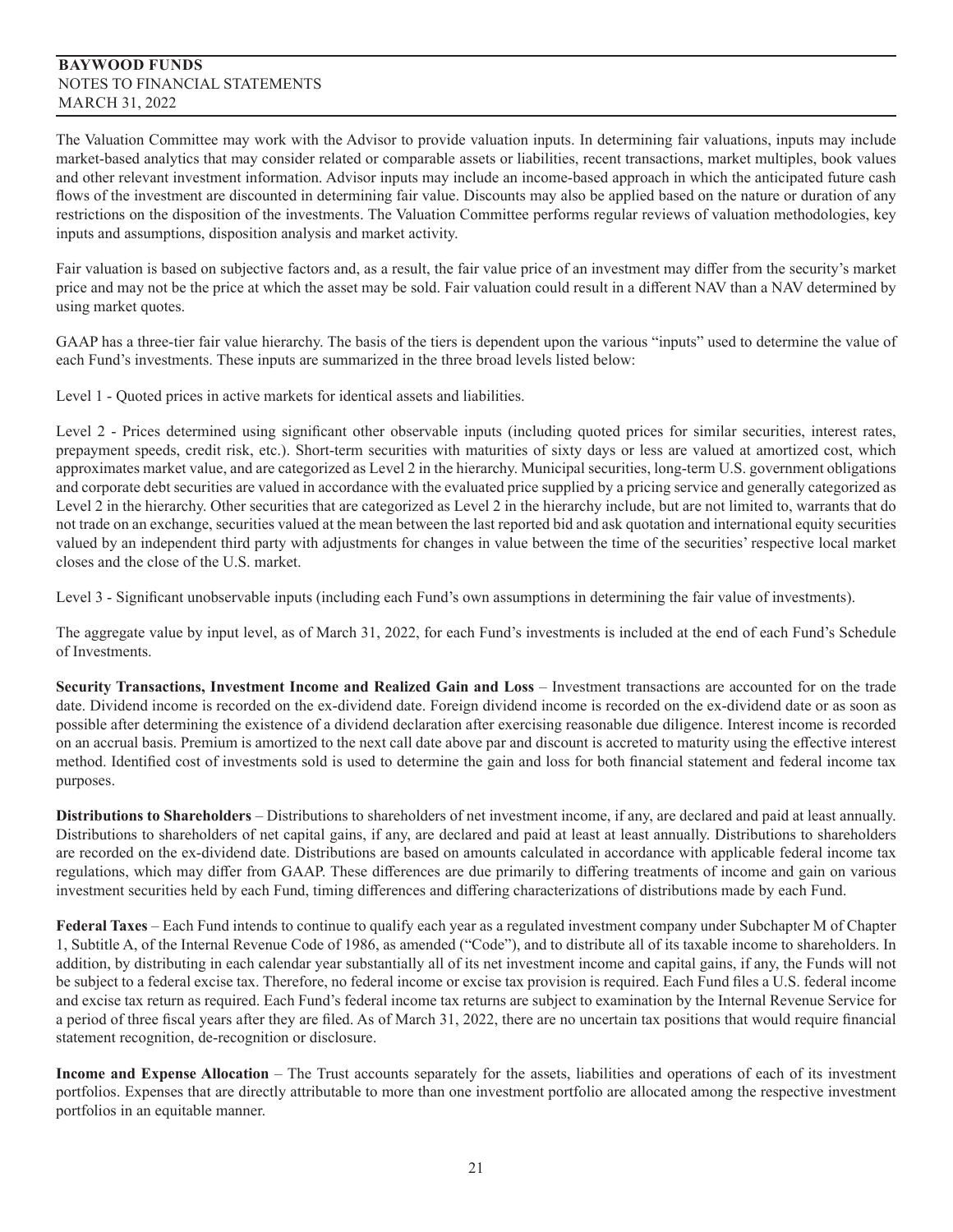**Commitments and Contingencies** – In the normal course of business, each Fund enters into contracts that provide general indemnifications by each Fund to the counterparty to the contract. Each Fund's maximum exposure under these arrangements is dependent on future claims that may be made against each Fund and, therefore, cannot be estimated; however, based on experience, the risk of loss from such claims is considered remote. Each Fund has determined that none of these arrangements requires disclosure on each Fund's balance sheet.

#### **Note 3. Fees and Expenses**

**Investment Advisor** – SKBA Capital Management, LLC (the "Advisor") is the investment adviser to the Funds. Pursuant to an investment advisory agreement, the Advisor receives an advisory fee, payable monthly, at an annual rate of 0.50% and 0.70% of the average daily net assets of Baywood Value*Plus* Fund and Baywood Socially*Responsible* Fund, respectively.

**Distribution** – Foreside Fund Services, LLC serves as each Fund's distributor (the "Distributor"). The Funds do not have a distribution (12b-1) plan; accordingly, the Distributor does not receive compensation from the Funds for its distribution services. The Advisor compensates the Distributor directly for its services. The Distributor is not affiliated with the Advisor or Atlantic Fund Administration, LLC, a wholly owned subsidiary of Apex US Holdings LLC (d/b/a Apex Fund Services) ("Apex") or their affiliates.

**Other Service Providers** – Apex provides fund accounting, fund administration, compliance and transfer agency services to each Fund. The fees related to these services are included in Fund services fees within the Statements of Operations. Apex also provides certain shareholder report production and EDGAR conversion and filing services. Pursuant to an Apex Services Agreement, each Fund pays Apex customary fees for its services. Apex provides a Principal Executive Officer, a Principal Financial Officer, a Chief Compliance Officer and an Anti-Money Laundering Officer to each Fund, as well as certain additional compliance support functions.

**Trustees and Officers –** The Trust pays each Independent Trustee an annual fee of \$16,000 (\$21,000 for the Chairman) for service to the Trust. The Independent Trustees and Chairman may receive additional fees for special Board meetings. The Independent Trustees are also reimbursed for all reasonable out-of-pocket expenses incurred in connection with their duties as Trustees, including travel and related expenses incurred in attending Board meetings. The amount of Independent Trustees' fees attributable to each Fund is disclosed in the Statements of Operations. Certain officers of the Trust are also officers or employees of the above named service providers, and during their terms of office received no compensation from each Fund.

#### **Note 4. Expense Reimbursement and Fees Waived**

The Advisor has contractually agreed to waive its fee and/or reimburse certain expenses to limit total operating expenses (excluding all taxes, interest, portfolio transaction expenses, acquired fund fees and expenses, proxy expenses and extraordinary expenses) to 0.70% through January 31, 2023, for Baywood Value*Plus* Fund. The Advisor also has contractually agreed to waive its fees and/or reimburse certain expenses to limit total operating expenses (excluding all taxes, interest, portfolio transaction expenses, acquired fund fees and expenses, proxy expenses and extraordinary expenses) to 0.89% through January 31, 2023, for Baywood Socially*Responsible* Fund. Other Fund service providers have voluntarily agreed to waive and reimburse a portion of their fees. These voluntary fee waivers and reimbursements may be reduced or eliminated at any time. For the period ended March 31, 2022, fees waived and expenses reimbursed were as follows:

|                                   |                           |                            |        |                      | <b>Total Fees Waived</b> |
|-----------------------------------|---------------------------|----------------------------|--------|----------------------|--------------------------|
|                                   | <b>Investment Adviser</b> | <b>Investment Adviser</b>  |        |                      | and Expenses             |
|                                   | <b>Fees Waived</b>        | <b>Expenses Reimbursed</b> |        | <b>Other Waivers</b> | Reimbursed               |
| Baywood ValuePlus Fund            | 8.889                     |                            | 64,780 | 10.699               | 84.368                   |
| Baywood Socially Responsible Fund | 24,675                    |                            | 47.311 | 10.547               | 82.533                   |

The Advisor may be reimbursed by each Fund for fees waived and expenses reimbursed by the Advisor pursuant to the Expense Cap if such payment is made within three years of the fee waiver or expense reimbursement, and does not cause the Total Annual Fund Operating Expenses After Fee Waiver and/or Expense Reimbursement to exceed the lesser of (i) the then-current expense cap, or (ii) the expense cap in place at the time the fees/expenses were waived/reimbursed. As of March 31, 2022, \$412,897 and \$420,175 in the Baywood Value*Plus* Fund and Baywood Socially*Responsible* Fund, respectively, is subject to recapture by the Advisor. Other Waivers are not eligible for recoupment.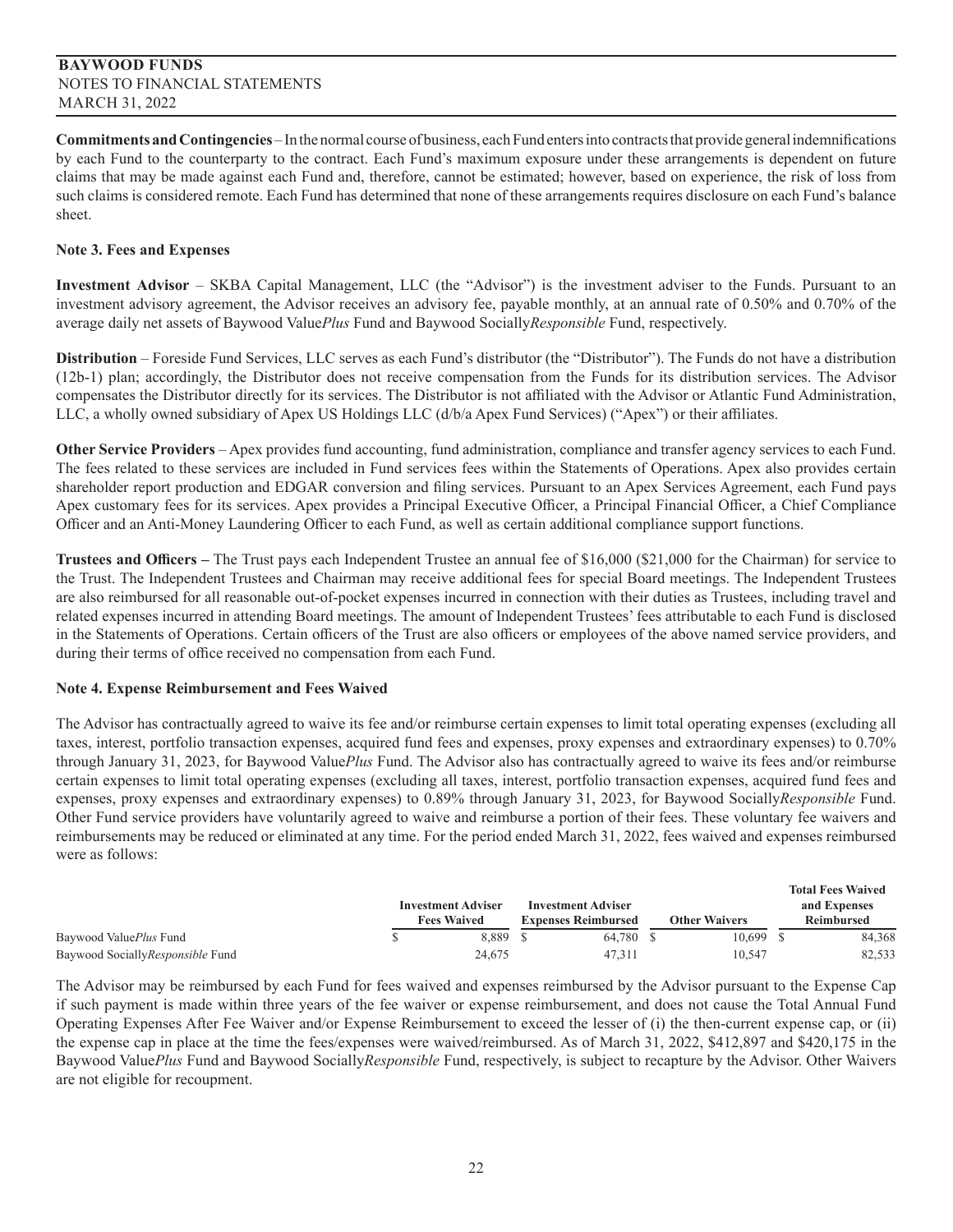#### **BAYWOOD FUNDS** NOTES TO FINANCIAL STATEMENTS MARCH 31, 2022

#### **Note 5. Security Transactions**

The cost of purchases and proceeds from sales of investment securities (including maturities), other than short-term investments during the period ended March 31, 2022 were as follows:

|                                   | <b>Purchases</b> | Sales   |
|-----------------------------------|------------------|---------|
| Baywood ValuePlus Fund            | \$646,424        | 648,290 |
| Baywood Socially Responsible Fund | 662,830          | 706,409 |

#### **Note 6. Federal Income Tax**

As of March 31, 2022, the cost for federal income tax purposes is substantially the same as for financial statement purposes and the components of net unrealized appreciation were as follows:

|                                   | Gross Unrealized<br>Appreciation | <b>Gross Unrealized</b><br>Depreciation |           |  | <b>Net Unrealized</b><br>Appreciation |  |  |
|-----------------------------------|----------------------------------|-----------------------------------------|-----------|--|---------------------------------------|--|--|
| Baywood ValuePlus Fund            | 860,423                          |                                         | (50, 401) |  | 810,022                               |  |  |
| Baywood Socially Responsible Fund | 2,087,757                        |                                         | (41,619)  |  | 2,046,138                             |  |  |

As of September 30, 2021, distributable earnings (accumulated loss) on a tax basis were as follows:

|                                   | Undistributed | Undistributed                         | Unrealized   |          |
|-----------------------------------|---------------|---------------------------------------|--------------|----------|
|                                   |               | <b>Ordinary Income</b> Long-Term Gain | Appreciation | Total    |
| Baywood ValuePlus Fund            | 2.591         | 257.155                               | $675.718$ S  | 935,464  |
| Baywood Socially Responsible Fund | 86,049        | 101.547                               | .755.532     | .943.128 |

The difference between components of distributable earnings on a tax basis and the amounts reflected in the Statements of Assets and Liabilities are primarily due to wash sales, REITS and equity return of capital.

#### **Note 7. Subsequent Events**

Subsequent events occurring after the date of this report through the date these financial statements were issued have been evaluated for potential impact, and each Fund has had no such events. Management has evaluated the need for additional disclosures and/or adjustments resulting from subsequent events. Based on this evaluation, no additional disclosures or adjustments were required to the financial statements as of the date the financial statements were issued.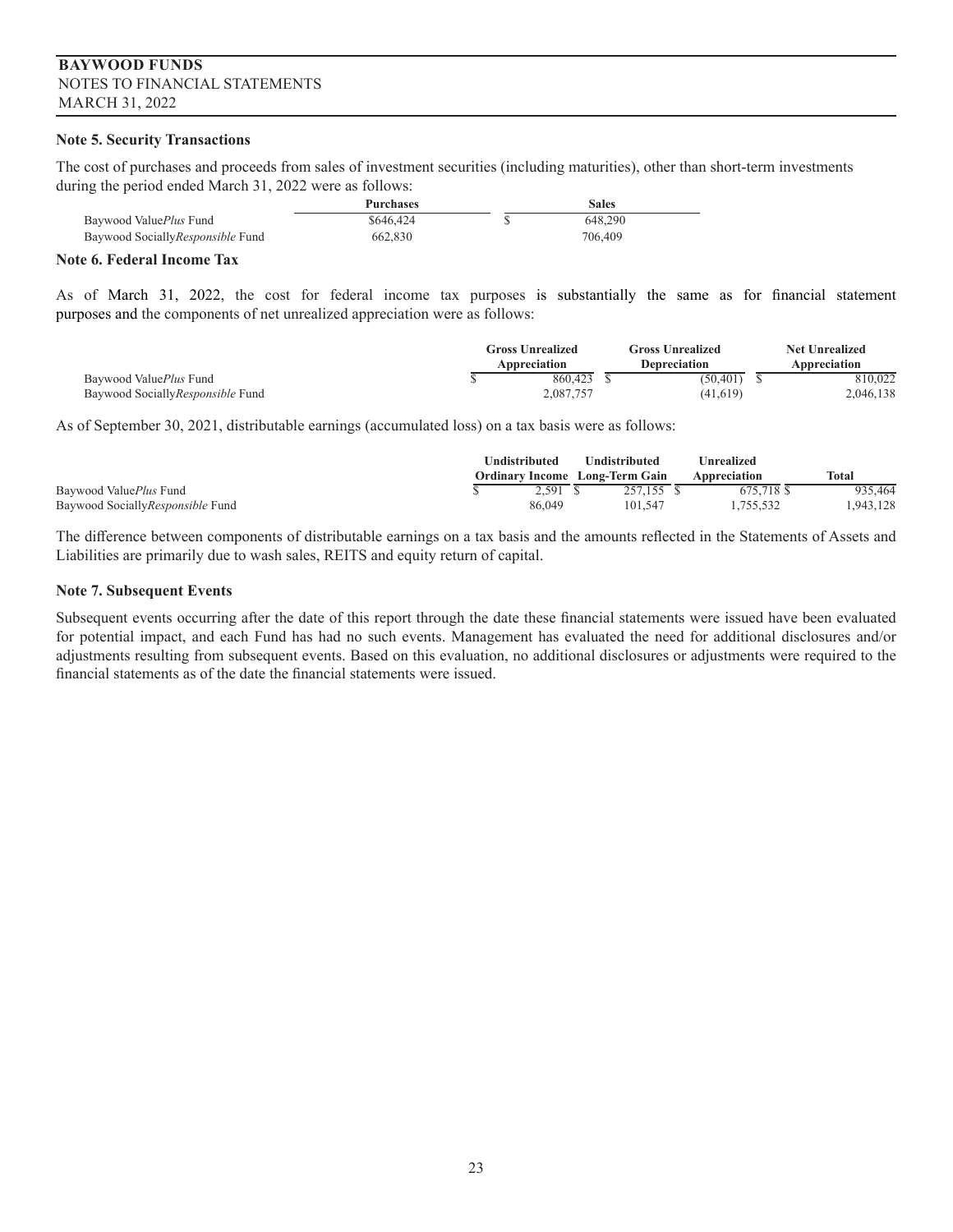#### **Proxy Voting Information**

A description of the policies and procedures that each Fund uses to determine how to vote proxies relating to securities held in each Fund's portfolio is available, without charge and upon request, by calling (855) 409-2297 and on the SEC's website at www.sec.gov. Each Fund's proxy voting record for the most recent twelve-month period ended June 30 is available, without charge and upon request, by calling (855) 409-2297 and on the SEC's website at www.sec.gov.

#### **Availability of Quarterly Portfolio Schedules**

Each Fund files its complete schedule of portfolio holdings with the SEC for the first and third quarters of each fiscal year on Form N-PORT. Forms N-PORT are available free of charge on the SEC's website at www.sec.gov.

#### **Shareholder Expense Example**

As a shareholder of the funds, you incur ongoing costs, including management fees, and other Fund expenses. This example is intended to help you understand your ongoing costs (in dollars) of investing in the funds and to compare these costs with the ongoing costs of investing in other mutual funds.

The example is based on an investment of \$1,000 invested at the beginning of the period and held for the entire period from October 1, 2021 through March 31, 2022.

**Actual Expenses –** The first line of the table below provides information about actual account values and actual expenses. You may use the information in this line, together with the amount you invested, to estimate the expenses that you paid over the period. Simply divide your account value by \$1,000 (for example, an \$8,600 account value divided by \$1,000 = 8.6), then multiply the result by the number in the first line under the heading entitled "Expenses Paid During Period" to estimate the expenses you paid on your account during the period.

**Hypothetical Example for Comparison Purposes –** The second line of the table below provides information about hypothetical account values and hypothetical expenses based on each Fund's actual expense ratio and an assumed rate of return of 5% per year before expenses, which is not each Fund's actual return. The hypothetical account values and expenses may not be used to estimate the actual ending account balance or expenses you paid for the period. You may use this information to compare the ongoing costs of investing in each Fund and other funds. To do so, compare this 5% hypothetical example with the 5% hypothetical examples that appear in the shareholder reports of other funds.

Please note that the expenses shown in the table are meant to highlight your ongoing costs only. Therefore, the second line of the table is useful in comparing ongoing costs only and will not help you determine the relative total costs of owning different funds.

|                                          | <b>Beginning</b><br><b>Account Value</b><br><b>October 1, 2021</b> | Ending<br><b>Account Value</b><br><b>March 31, 2022</b> | <b>Expenses</b><br><b>Paid During</b><br>Period* | Annualized<br><b>Expense</b><br>Ratio* |
|------------------------------------------|--------------------------------------------------------------------|---------------------------------------------------------|--------------------------------------------------|----------------------------------------|
| <b>Baywood ValuePlus Fund</b>            |                                                                    |                                                         |                                                  |                                        |
| Actual                                   | $1,000.00$ \$                                                      | $1.115.12$ \$                                           | 3.69                                             | $0.70\%$                               |
| Hypothetical (5% return before expenses) | $1,000.00$ \$                                                      | $1.021.44$ \$                                           | 3.53                                             | $0.70\%$                               |
| <b>Baywood Socially Responsible Fund</b> |                                                                    |                                                         |                                                  |                                        |
| Actual                                   | $1,000.00$ \$                                                      | $1.087.74$ \$                                           | 4.63                                             | $0.89\%$                               |
| Hypothetical (5% return before expenses) | $1,000.00$ \$                                                      | 1.020.49                                                | 4.48                                             | $0.89\%$                               |

\* Expenses are equal to the Fund's annualized expense ratio multiplied by the average account value over the period, multiplied by the number of days in the most recent fiscal half-year (182) divided by 365 to reflect the half-year period.